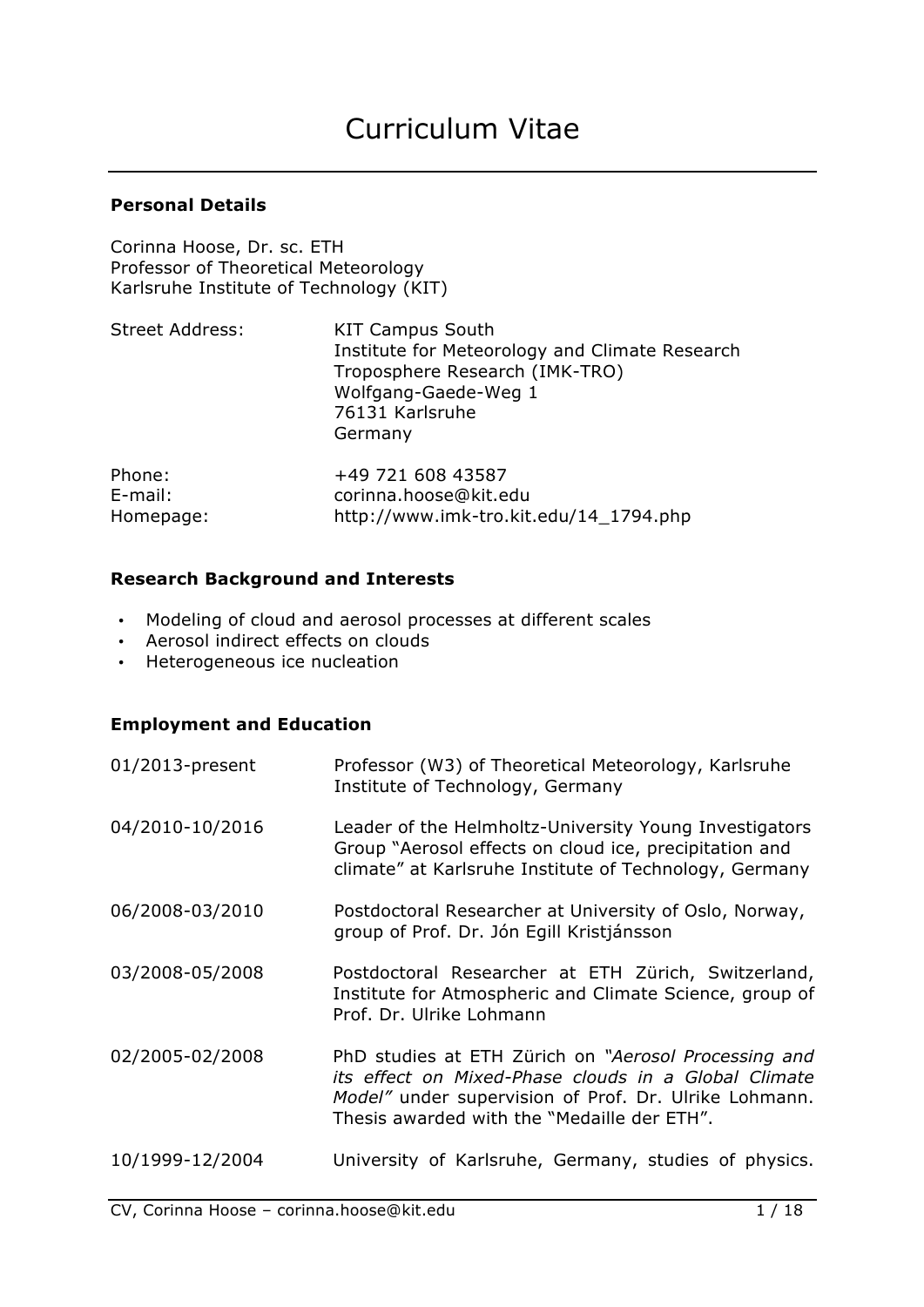|                 | Diploma Thesis (12 months research project) under<br>supervision of Dr. Bernhard Vogel and Prof. Dr.<br>Christoph Kottmeier at the Forschungszentrum<br>Karlsruhe (now KIT), Institute for Meteorology and<br>Climate Research (IMK-TRO).<br>Received Diploma degree (Dipl.-Phys., equivalent to a<br>Master's degree) with grade: "mit Auszeichnung<br>bestanden (1,0)" - best mark with distinction |
|-----------------|-------------------------------------------------------------------------------------------------------------------------------------------------------------------------------------------------------------------------------------------------------------------------------------------------------------------------------------------------------------------------------------------------------|
| 08/2002-06/2003 | Université Joseph Fourier, Grenoble, France. Thesis (3)<br>months research project) under supervision of Dr.<br>Christophe Genthon and Dr. Patricia Martinerie.<br>Degree: Maîtrise de Physique (grade: "mention très<br>bien" - best mark).                                                                                                                                                          |
| 1999            | High-school graduation (Abitur) with grade "1,1 (sehr<br>gut)", Gymnasium Heepen, Bielefeld, Germany.                                                                                                                                                                                                                                                                                                 |

## **Awards**

IAMAS (International Association for Meteorology and Atmospheric Sciences) Early Career Scientist Medal, 2017.

ERC Starting Grant, 2016.

Medaille der ETH (award for the Doctoral Thesis), 2008.

"Deutsch-Französischer Hochschulpreis" (award for outstanding achievements in the French-German exchange program between the Universität Karlsruhe and the Université Joseph Fourier, Grenoble), 2003.

## **Professional Services**

Member of the DFG Senate Commission on Earth System Research (2017 present)

Member of the International Commission on Clouds and Precipitation (ICCP) (2016-present)

Member of the Scientific Advisory Board of the Leibniz Institute for Tropospheric Research (2016-present)

Member of the Organizing Committee of the "Atmospheric Ice Nucleation Conference", Leeds (2017)

Organizer of the 2<sup>nd</sup> INUIT summer school on "Atmospheric Ice Nucleation: Fundamentals and Recent Trends" (2016)

Referee for the formal (blind) instrument intercomparison during the Fifth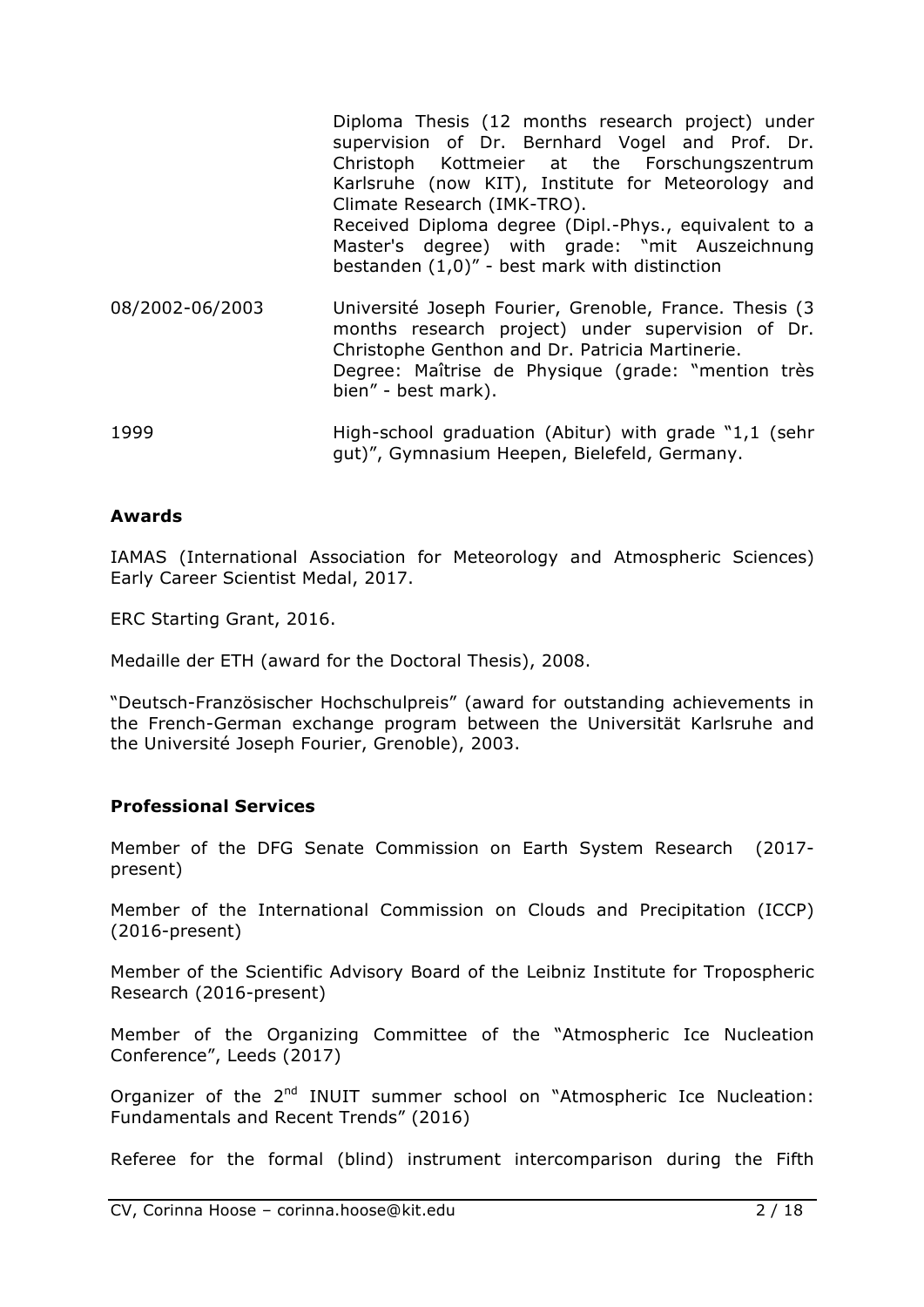International Ice Nucleation Workshop (FIN-2), together with Paul Connolly and Xiaohong Liu (2015-present)

Deputy Member of the Council for Research and Promotion of Young Scientists (CRYS) at KIT (2015-present)

Organizer of the summer school on "Atmospheric Ice Nucleation and its Implications" within the DFG INUIT Research Group (2013)

Contributing author to the  $5<sup>th</sup>$  Assessment report of the IPCC, Chapter 7: *Boucher, O. et al, 2013: Clouds and Aerosols. In: Climate Change 2013: The Physical Science Basis. Contribution of Working Group I to the Fifth Assessment Report of the Intergovernmental Panel on Climate Change [Stocker, T.F., D. Qin, G.-K. Plattner, M. Tignor, S.K. Allen, J. Boschung, A. Nauels, Y. Xia, V. Bex and*  P.M. Midgley (eds.)]. Cambridge University Press, Cambridge, United Kingdom *and New York, NY, USA.*

Co-Editor of *Atmospheric Chemistry and Physics* (since 2011)

Special Issue Editor of "The Saharan Aerosol Long-range Transport and Aerosol-Cloud-interaction Experiment (SALTRACE)" (ACP/AMT inter-journal Special Issue) and "VERDI – Vertical Distribution of Ice in Arctic Clouds" (ACP/AMT inter-journal Special Issue)

Spokesperson of the Young Investigator Network (YIN) of the Karlsruhe Institute of Technology (2012)

Reviewer for Journals: *Nature Geoscience, Journal of Geophysical Research, Journal of the Atmospheric Sciences, Geophysical Research Letters, Atmospheric Chemistry and Physics, Biogeosciences, Geoscientific Model Development, Chemical Reviews, Annales Geophysicae, Atmospheric Environment, Atmospheric Science Letters, Environmental Research Letters, Meteorology and Atmospheric Physics, Tellus B.* 

Reviewer for Funding Agencies: *Deutsche Forschungsgemeinschaft (DFG), European Research Council (ERC), Swiss National Science Foundation (SNF), Alexander von Humboldt Foundation, US Department of Energy (DOE), US National Science Foundation (NSF), UK Natural Environment Research Council (NERC).*

# **Project Funding (as Principal Investigator)**

ERC Starting Grant "C2Phase – Closure of the Cloud Phase",  $1\,500\,000$   $\epsilon$ , 2017-2022.

BMBF project  $HD(CP)^2$ , work package S1\_TP4: "Response of mixed-phase clouds to aerosol perturbations", 315 000 €, 4/2016-03/2019.

DFG projects within the Transregional Collaborative Research Center "Waves to Weather": "Microphysical Uncertainties in Deep Convective Clouds and their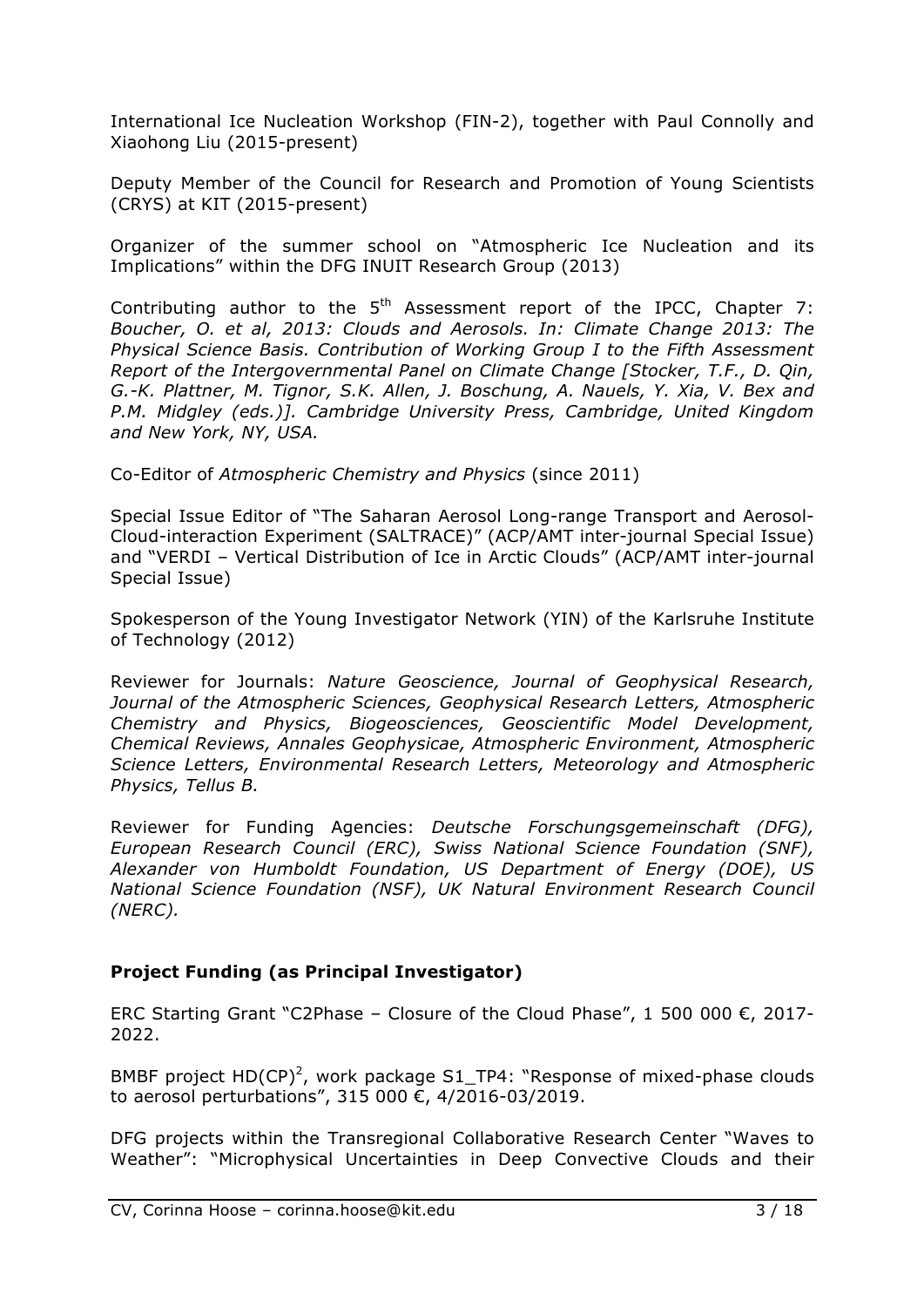Implications for Data Assimilation" with Co-PIs M. Kunz, B. Vogel and M. Weissmann, and "Relative impact of surface and aerosol heterogeneities on the initiation of deep convection" with PI C. Barthlott and Co-PI C. Keil, 625 600  $\epsilon$ , 07/2015-06/2019.

DFG project "Statistics of ice nucleation conditions in mixed-phase clouds" within the research unit INUIT (Ice nucleation research unit), 210 100 €, 01/2015- 12/2017.

BMBF project  $HD(CP)^2$ , module M3: "Aerosols, CCN and IN" (together with Prof. Dr. Ina Tegen, TROPOS, Leipzig), 141 000 €, 10/2012-09/2015.

DFG project "Mesoscale simulations of aerosol-cloud interactions during the INUIT field campaigns" within the research unit INUIT (Ice nucleation research unit), 163 000 €, 01/2012-12/2016.

Helmholtz-University Young Investigator Group "Aerosol effects on cloud ice, precipitation and climate". Jointly funded by the host institute (IMK-AAF, Karlsruhe Institute of Technology) and the Helmholtz Association President's Initiative and Networking Fund, 1 250 000 €, 04/2010-10/2016.

## **Teaching**

| winter 2017/2018 | "Theoretische Meteorologie I" (Atmospheric Dynamics<br>and Thermodynamics), KIT (shared with Prof. Dr. J.<br>Pinto) |
|------------------|---------------------------------------------------------------------------------------------------------------------|
| winter 2017/2018 | "Cloud Physics", KIT (shared with Dr. H. Beydoun and<br>Dr. Q. Coopman)                                             |
| winter 2017/2018 | Hauptseminar "IPCC 5 <sup>th</sup> Assessment Report", KIT<br>(shared with Prof. Dr. J. Pinto and Dr. P. Ludwig)    |
| summer 2017      | "Theoretische Meteorologie II" (Advanced Atmospheric<br>Dynamics and Thermodynamics), KIT                           |
| summer 2017      | "Numerische Methoden in der Meteorologie" (Numerical<br>Methods in Meteorology), KIT                                |
| winter 2016/2017 | "Theoretische Meteorologie I" (Atmospheric Dynamics<br>and Thermodynamics), KIT                                     |
| winter 2016/2017 | "Wolkenphysik" (cloud physics), KIT                                                                                 |
| summer 2016      | "Theoretische Meteorologie II" (Advanced Atmospheric<br>Dynamics and Thermodynamics), KIT                           |
| summer 2016      | "Numerische Methoden in der Meteorologie" (Numerical<br>Methods in Meteorology), KIT                                |
| winter 2015/2016 | "Theoretische Meteorologie I" (Atmospheric Dynamics<br>and Thermodynamics), KIT                                     |
| winter 2015/2016 | "Numerische Methoden in der Meteorologie" (Numerical<br>Methods in Meteorology), KIT                                |
| winter 2015/2016 | "Wolkenphysik" (cloud physics), KIT                                                                                 |
| summer 2015      | "Theoretische Meteorologie II" (Advanced Atmospheric<br>Dynamics and Thermodynamics), KIT                           |
| summer 2015      | "Wolkenphysik" (cloud physics), KIT                                                                                 |
| winter 2014/2015 | Hauptseminar "Globale Erwärmung" (seminar "Global                                                                   |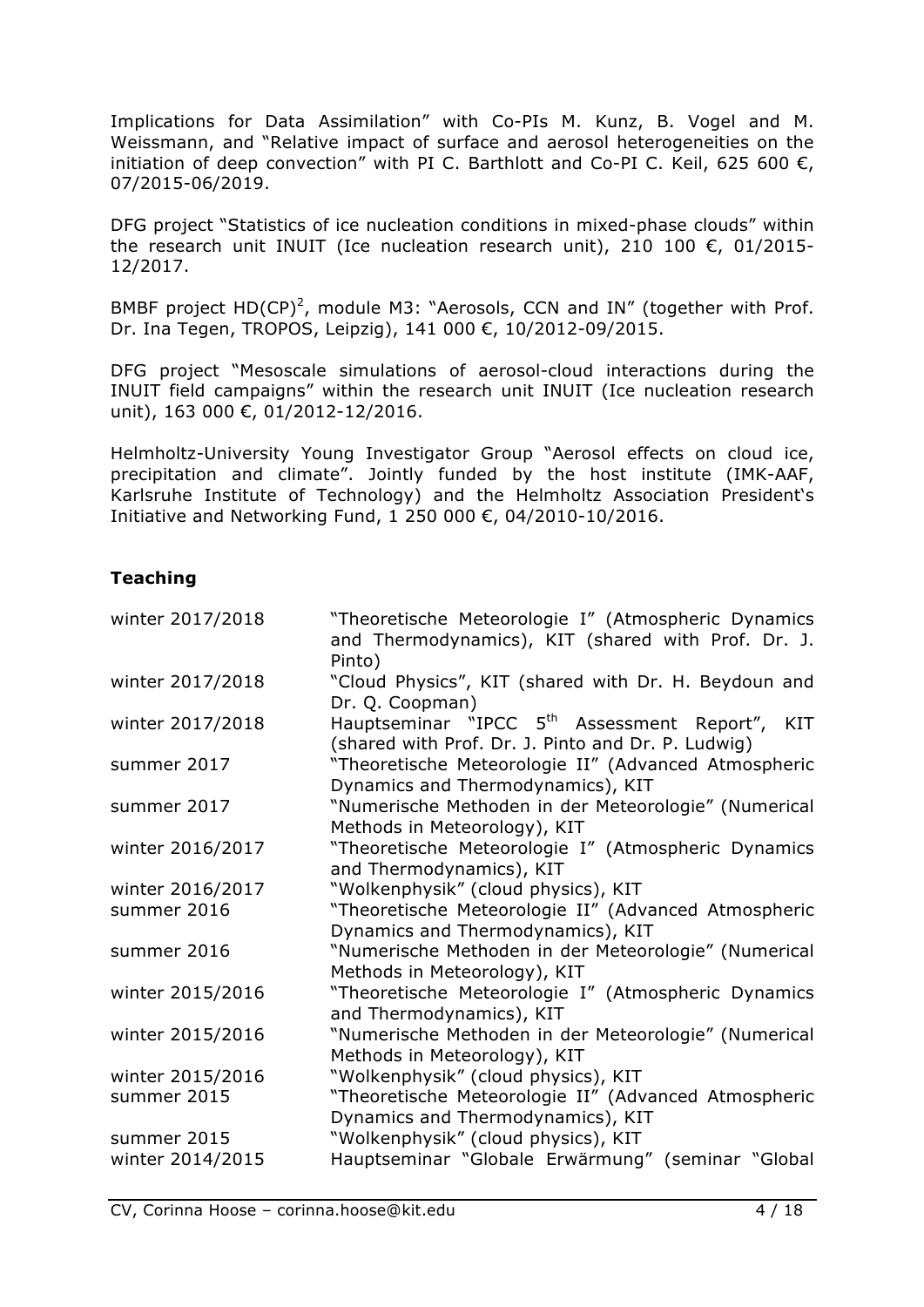|                  | Warming"), KIT (shared with Prof. Dr. A. Fink and Prof.<br>Dr. P. Knippertz)                                                      |
|------------------|-----------------------------------------------------------------------------------------------------------------------------------|
| winter 2014/2015 | "Theoretische Meteorologie I" (Atmospheric Dynamics<br>and Thermodynamics), KIT                                                   |
| summer 2014      | "Wolkenphysik" (cloud physics), KIT                                                                                               |
| summer 2014      | "Theoretische Meteorologie II" (Advanced Atmospheric<br>Dynamics and Thermodynamics), KIT (shared with Prof.<br>Dr. P. Knippertz) |
| summer 2013      | "Theoretische Meteorologie II" (Advanced Atmospheric<br>Dynamics and Thermodynamics), KIT                                         |
| winter 2012/2013 | "Theoretische Meteorologie I" (Atmospheric Dynamics<br>and Thermodynamics), KIT                                                   |
| summer 2011 and  | "Der menschliche Einfluss auf Wolken und Klima"                                                                                   |
| winter 2011/2012 | (Human Impacts on Clouds and Climate), new course<br>within the Master's programme in Meteorology at KIT                          |
| 2005-2008        | Teaching assistance in courses of Atmospheric Physics<br>and Cloud Dynamics, ETH Zurich                                           |

# **Supervising and Advising of Students**

| 10/2017-present | Supervision of BSc thesis of Sebastian Müller, KIT      |
|-----------------|---------------------------------------------------------|
| 05/2017-present | Supervision of MSc thesis of Markus Karrer, KIT         |
| 04/2017-present | Supervision of PhD thesis of Olimpia Bruno, KIT         |
| 10/2016-present | Supervision of PhD thesis of Jonas Hesemann, KIT        |
| 01/2016-present | Supervision of PhD thesis of Constanze Wellmann, KIT    |
| 12/2015-present | Supervision of PhD thesis of Linda Schneider, KIT       |
| 04/2012-present | Supervision of PhD thesis of Isabelle Reichardt, KIT    |
| 02/2017-02/2018 | Supervision of MSc thesis of Maiken Vassel, KIT         |
| 02/2014-05/2017 | Supervision of PhD thesis of Katharina Loewe, KIT       |
| 05/2013-10/2016 | Supervision of PhD thesis of Romy Ullrich, KIT          |
| 04/2013-07/2016 | Supervision of PhD thesis of Marco Paukert, KIT         |
| 11/2015         | External examiner for PhD defense of Maher Sahyoun,     |
|                 | University of Copenhagen, Denmark                       |
| 03/2015         | External examiner ("opponent") for PhD defense of       |
|                 | Juha Tonttila, University of Helsinki, Finland          |
| 03/2015         | External examiner for PhD defense of Luisa Ickes, ETH   |
|                 | Zurich, Switzerland                                     |
| 02/2015-08/2015 | Supervision of BSc thesis of Markus Karrer, KIT         |
| 10/2014-04/2015 | Supervision of BSc thesis of Annika Rudolph, KIT        |
| 04/2014-10/2014 | Supervision of BSc thesis of Maiken Vassel, KIT         |
| 08/2010-04/2014 | Supervision of PhD thesis of Matthias Hummel, KIT       |
| 04/2010-12/2013 | Supervision of PhD thesis of Isabelle Steinke, KIT      |
| 01/2012-01/2013 | Supervision of Diploma thesis of Marco Paukert, KIT     |
| 04/2012-10/2012 | Supervision of BSc thesis of Alexa Schnur, KIT          |
| 10/2011         | External examiner for licentiate of Salomon Eliasson,   |
|                 | Kiruna Space Campus, Luleå University, Sweden.          |
| 04/2011-10/2011 | Supervision of Bachelor's thesis of Marlon Maranan, KIT |
| 04/2011-10/2011 | Supervision of "Seminararbeit" of Marco Paukert, KIT    |
| 2009-2010       | Co-supervision of MSc thesis of Kai Kombo Hamad,        |
|                 | University of Oslo                                      |
| 2007            | Co-supervision of BSc thesis of R. Erdin, ETH Zurich    |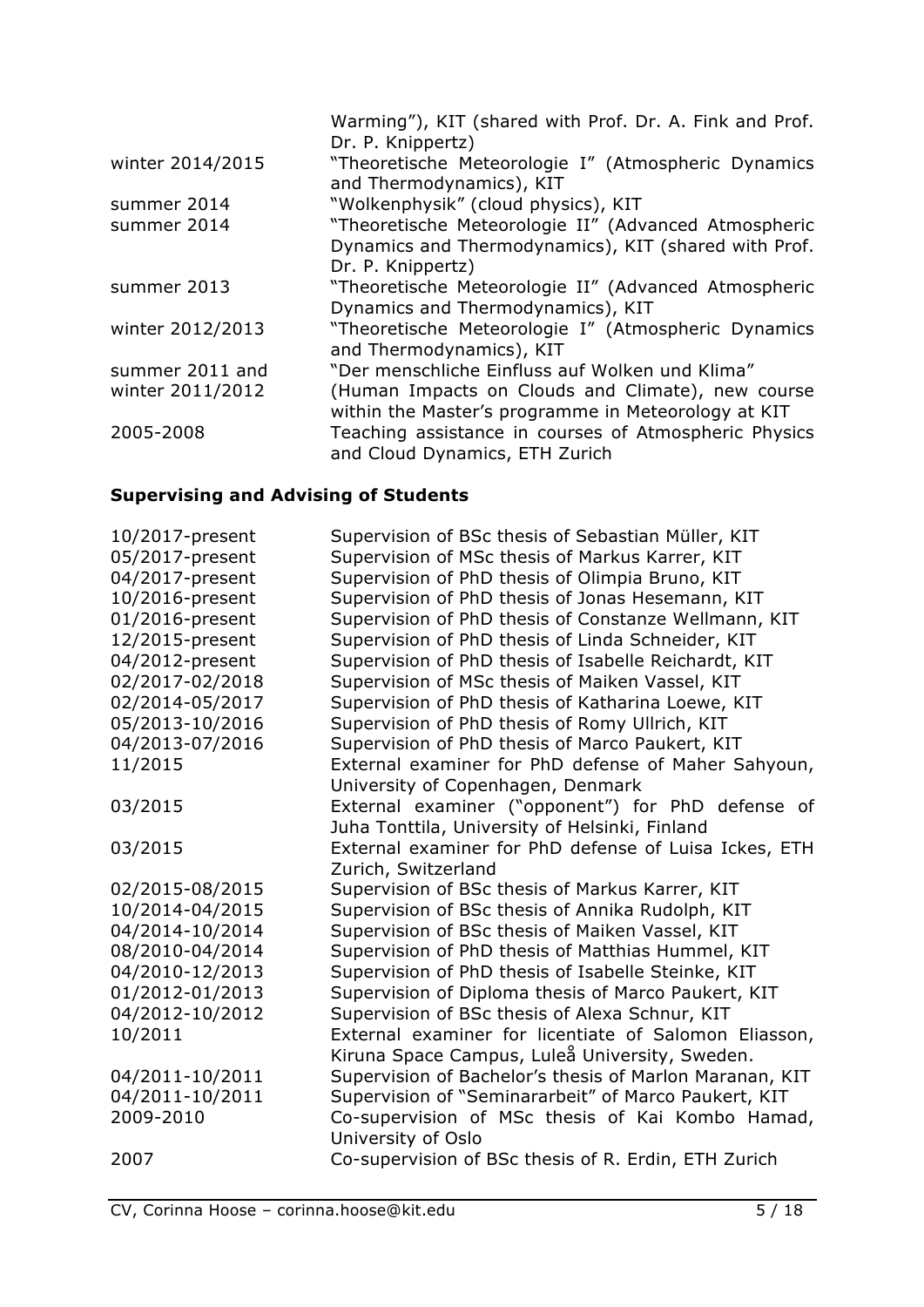### **Peer-reviewed publications**

50. Sullivan, S. C., **Hoose, C.**, Kiselev, A., Leisner, T., and Nenes, A. (2018): Initiation of secondary ice production in clouds, *Atmos. Chem. Phys.*, 18, 1593- 1610, doi:10.5194/acp-18-1593-2018

49. Hande, L. B. and **C. Hoose** (2017): Partitioning the primary ice formation modes in large eddy simulations of mixed-phase clouds, *Atmos. Chem. Phys.,* 17, 14105-14118, doi:10.5194/acp-17-14105-2017

48. Sullivan, S. C., **C. Hoose**, A. Nenes (2017): Investigating the contribution of secondary ice production to in-cloud ice crystal numbers, *J. Geophys. Res. Atmos.,* doi: 10.1002/2017JD026546

47. Loewe, K., Ekman, A. M. L., Paukert, M., Sedlar, J., Tjernström, M., and **Hoose, C.** (2017): Modelling micro- and macrophysical contributors to the dissipation of an Arctic mixed-phase cloud during the Arctic Summer Cloud Ocean Study (ASCOS), *Atmos. Chem. Phys.,* 17, 6693-6704, doi:10.5194/acp-17-6693-2017

46. Hande, L. B., **C. Hoose**, C. Barthlott (2017): Aerosol and Droplet Dependent Contact Freezing: Parameterisation Development and Case Study, *J. Atmos. Sci.* 74, 2229–2245, doi:10.1175/JAS-D-16-0313.1

45. Barthlott, C., **C. Hoose**, B. Mühr (2017): Sensitivity of the 2014 Pentecost storms over Germany to different model grids and microphysics scheme, *Quarterly Journal of the Royal Meteorological Society*, doi:10.1002/qj.3019.

44. Paukert, M., **C. Hoose**, M. Simmel (2017): Redistribution of ice nuclei between cloud and rain droplets: Parameterization and application to deep convective clouds, *Journal of Advances in Modeling Earth Systems,*  doi:10.1002/2016MS000841

43. Ullrich, R., **C. Hoose**, O. Möhler, M. Niemand, R. Wagner, K. Höhler, N. Hiranuma, H. Saathoff, and T. Leisner (2017): A new ice nucleation active site parametrization for desert dust and soot, *J. Atmos. Sci.,* doi: 10.1175/JAS-D-16-0074.1

42. Heinze, R., Dipankar, A., Henken, C. C., Moseley, C., Sourdeval, O., Trömel, S., Xie, X., Adamidis, P., Ament, F., Baars, H., Barthlott, C., Behrendt, A., Blahak, U., Bley, S., Brdar, S., Brueck, M., Crewell, S., Deneke, H., Di Girolamo, P., Evaristo, R., Fischer, J., Frank, C., Friederichs, P., Göcke, T., Gorges, K., Hande, L., Hanke, M., Hansen, A., Hege, H.-C., **Hoose, C.**, Jahns, T., Kalthoff, N., Klocke, D., Kneifel, S., Knippertz, P., Kuhn, A., van Laar, T., Macke, A., Maurer, V., Mayer, B., Meyer, C. I., Muppa, S. K., Neggers, R. A. J., Orlandi, E., Pantillon, F., Pospichal, B., Röber, N., Scheck, L., Seifert, A., Seifert, P., Senf, F., Siligam, P., Simmer, C., Steinke, S., Stevens, B., Wapler, K., Weniger, M., Wulfmeyer, V., Zängl, G., Zhang, D. and Quaas, J. (2017): Large-eddy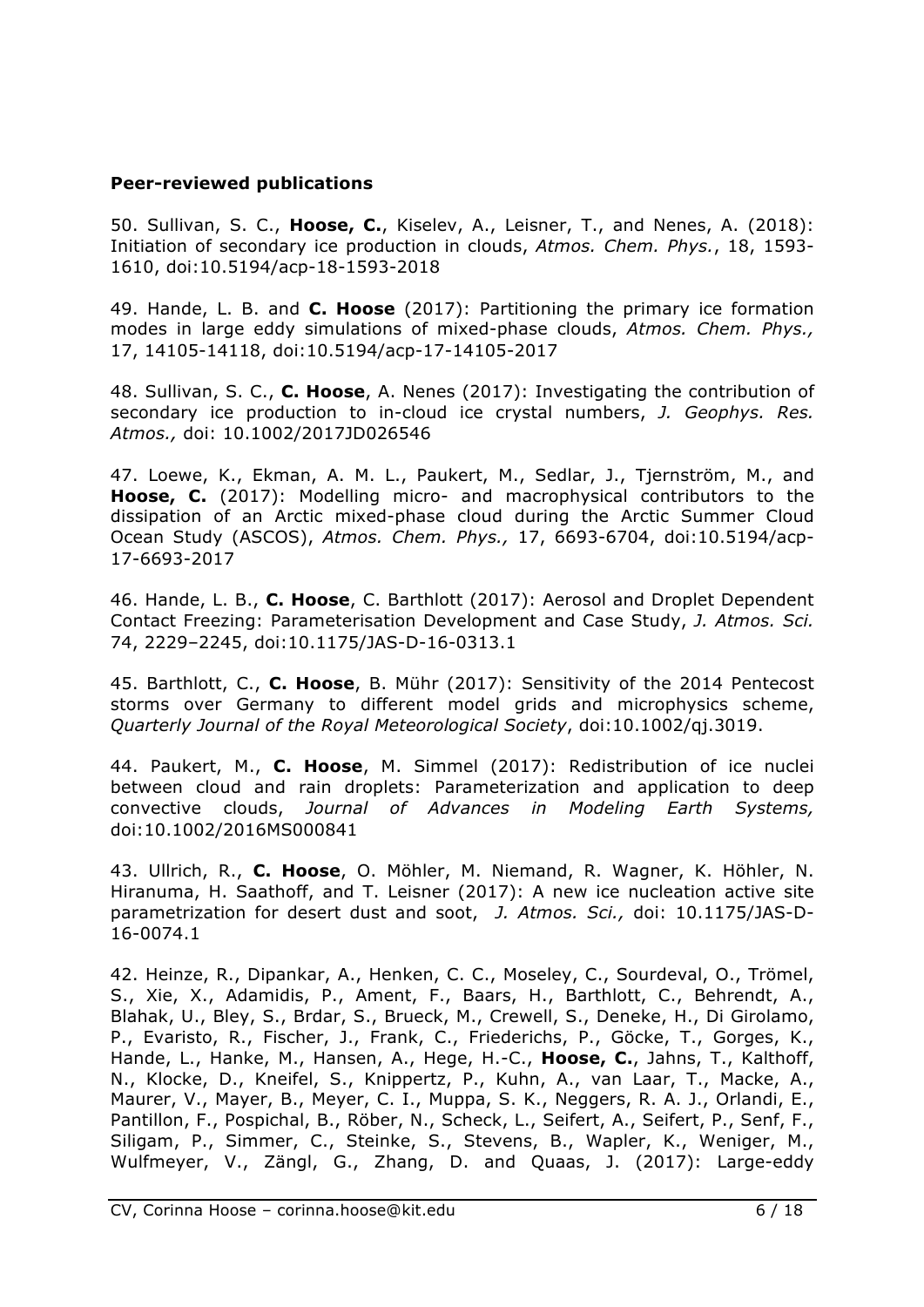simulations over Germany using ICON: a comprehensive evaluation. *Q.J.R. Meteorol. Soc.*. doi:10.1002/qj.2947

41. Carro-Calvo, L., **C. Hoose**, M. Stengel, and S. Salcedo-Sanz (2016): Cloud Glaciation Temperature Estimation from Passive Remote Sensing Data with Evolutionary Computing, *J. Geophys. Res. Atmos.*, 121, doi:10.1002/2016JD025552

40. Steinke, I., R. Funk, J. Busse, A. Iturri, S. Kirchen, M. Leue, O. Möhler, T. Schwartz, M. Schnaiter, B. Sierau, E. Toprak, R. Ullrich, A. Ulrich, **C. Hoose**, T. Leisner (2016): Ice nucleation activity of agricultural soil dust aerosols from Mongolia, Argentina and Germany, *J. Geophys. Res. Atmos.*, 121, doi:10.1002/2016JD025160.

39. Hande, L. B., Engler, C., **Hoose, C.**, and Tegen, I. (2016): Parameterizing cloud condensation nuclei concentrations during HOPE, *Atmos. Chem. Phys.,* 16, 12059-12079, doi:10.5194/acp-16-12059-2016

38. Barthlott, C. and **Hoose, C.** (2015): Spatial and temporal variability of clouds and precipitation over Germany: multiscale simulations across the "gray zone", *Atmos. Chem. Phys.,* 15, 12361-12384, doi:10.5194/acp-15-12361-2015

37. Hummel, M., **C. Hoose**, M. Gallagher, D.A. Healy, J.A. Huffman, D. O'Connor, U. Pöschl, C. Pöhlker, N.H. Robinson, M. Schnaiter, J.R. Sodeau, M. Stengel, E. Toprak, and H. Vogel (2015): Regional-scale Simulations of Fungal Spore Aerosols Using an Emission Parameterization Adapted to Local Measurements of Fluorescent Biological Aerosol Particles, *Atmos. Chem. Phys.,* 15, 6127-6146, doi:10.5194/acp-15-6127-2015.

36. Hande, L. B., Engler, C., **Hoose, C.** and Tegen, I. (2015): Seasonal Variability of Saharan Desert Dust and Ice Nucleating Particles over Europe, *Atmos. Chem. Phys.,* 15, 4389-4397, doi:10.5194/acp-15-4389-2015.

35. Steinke, I., **Hoose, C.**, Möhler, O., Connolly, P., and Leisner, T. (2015): A new temperature- and humidity-dependent surface site density approach for deposition ice nucleation, *Atmos. Chem. Phys.,* 15, 3703-3717, doi:10.5194/acp-15-3703-2015.

34. Hiranuma, N., O. Möhler, K. Yamashita, T. Tajiri, A. Saito, A. Kiselev, N. Hoffmann, **C. Hoose**, E. Jantsch, T. Koop & M. Murakami (2015): Ice nucleation by cellulose and its potential contribution to ice formation in clouds, *Nature Geoscience,* 8, 273–277, doi:10.1038/ngeo2374.

33. Ickes, L., A. Welti, **C. Hoose** and U. Lohmann (2014): Classical nucleation theory of homogeneous freezing of water: thermodynamic and kinetic parameters. *Phys. Chem. Chem. Phys.,* 17(8), 5514-5537, doi: 10.1039/C4CP04184D.

32. Hiranuma, N., M. Paukert, I. Steinke, K. Zhang, G. Kulkarni, **C. Hoose**, M. Schnaiter, H. Saathoff, and O. Möhler (2014): A Comprehensive Parameterization of Heterogeneous Ice Nucleation of Dust Surrogate: Laboratory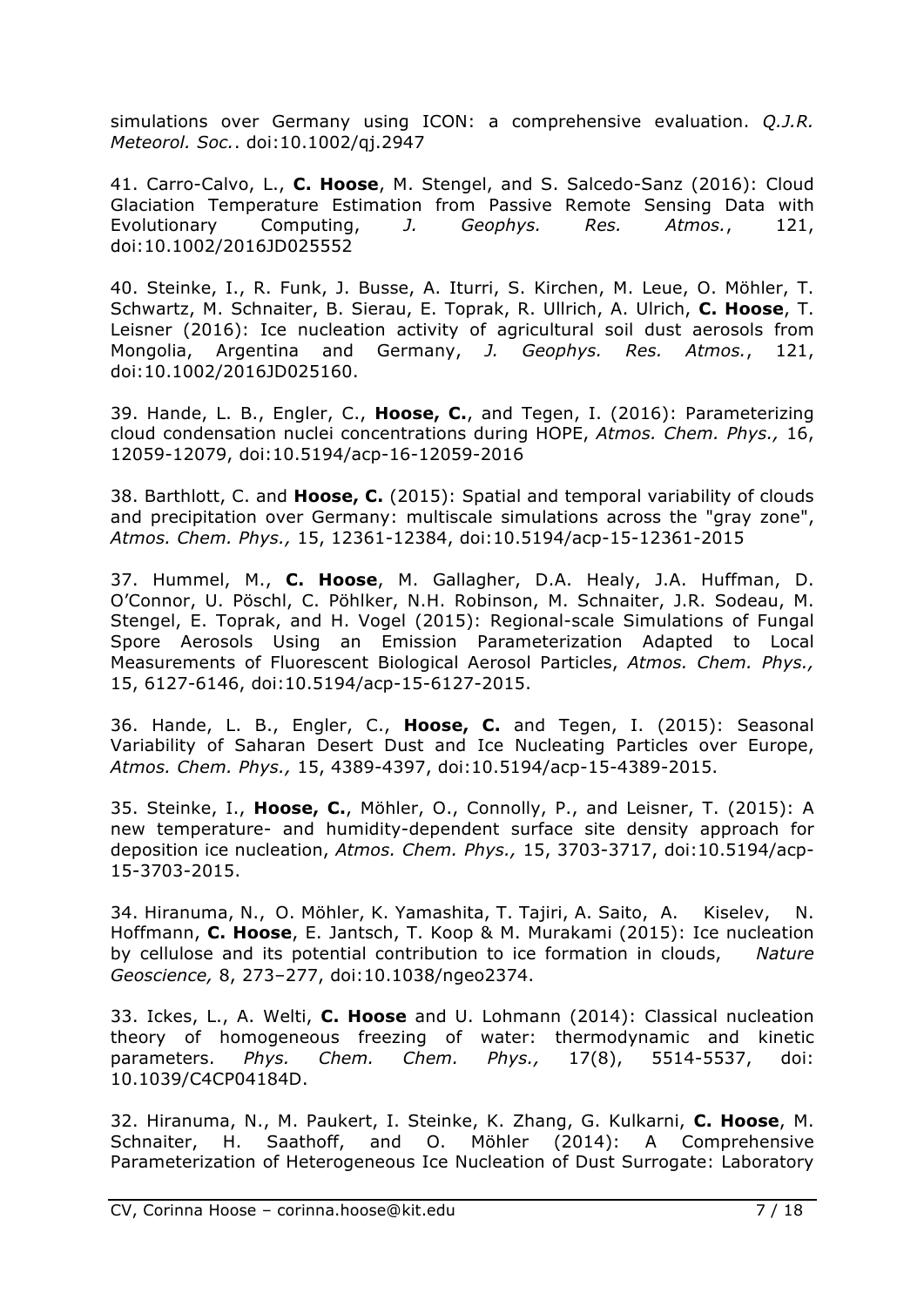Study with Hematite Particles and Its Application to Atmospheric Models. *Atmos. Chem. Phys. 14, 13145-13158*, doi:10.5194/acp-14-13145-2014*.*

31. Neubauer, D., Lohmann, U., **Hoose, C.**, and Frontoso, M. G. (2014): Impact of the representation of marine stratocumulus clouds on the anthropogenic aerosol effect. *Atmos. Chem. Phys.* 14, 11997-12022*,* doi:10.5194/acp-14- 11997-2014.

30. Wang, Y., X. Liu, **C. Hoose**, and B. Wang (2014): Different contact angle distributions for heterogeneous ice nucleation in the Community Atmospheric Model version 5. *Atmos. Chem. Phys. 14, 10411-10430,* doi:10.5194/acp-14- 10411-2014.

29. Joly, M., Amato, P., Deguillaume, L., Monier, M., **Hoose, C.**, and Delort, A.- M. (2014): Quantification of ice nuclei active at near 0 °C temperatures in lowaltitude clouds at the Puy de Dôme atmospheric station. *Atmos. Chem. Phys., 14, 8185-8195,* doi:10.5194/acp-14-8185-2014.

28. Paukert, M. and **C. Hoose** (2014): Modeling immersion freezing with aerosoldependent prognostic ice nuclei in Arctic mixed-phase clouds. *Journal of Geophysical Research 119(14), 9073–9092*, doi:10.1002/2014JD021917.

27. Ovchinnikov, M., A. S. Ackerman, A. Avramov, A. Cheng, J. Fan, A. M. Fridlind, S. Ghan, J. Harrington, **C. Hoose**, A. Korolev, G. M. McFarquhar, H. Morrison, M. Paukert, J. Savre, B. J. Shipway, M. D. Shupe, A. Solomon and K. Sulia (2014): Intercomparison of large-eddy simulations of Arctic mixed-phase clouds: Importance of ice size distribution assumptions. *JAMES* 6(1), 223-248, doi:10.1002/2013MS000282.

26. Cziczo, D. J., K. D. Froyd, **C. Hoose**, E. J. Jensen, M. Diao, M. A. Zondlo, J. B. Smith, C. H. Twohy and D. M. Murphy (2013): Clarifying the Dominant Sources and Mechanisms of Cirrus Cloud Formation. *Science*, doi:10.1126/science.1234145.

25. Bentsen, M., Bethke, I., Debernard, J. B., Iversen, T., Kirkevåg, A., Seland, Ø., Drange, H., Roelandt, C., Seierstad, I. A., **Hoose, C.**, and Kristjánsson, J. E. (2013): The Norwegian Earth System Model, NorESM1-M – Part 1: Description and basic evaluation of the physical climate, *Geoscientific Model Development* 6, 687-720, doi:10.5194/gmd-6-687-2013

24. Kirkevåg, A., T. Iversen, Ø. Seland, **C. Hoose**, J. E. Kristjansson, H. Struthers, A. M. L. Ekman, S. Ghan, J. Griesfeller, E. D. Nilsson, and M. Schulz (2013): Aerosol-climate interactions in the Norwegian Earth System Model – NorESM. *Geoscientific Model Development* 6, 207-244, doi:10.5194/gmd-6-207- 2013.

23. Burrows, S. M., **C. Hoose**, U. Pöschl, and M. G. Lawrence (2013): Ice nuclei in marine air : bioparticles or dust? *Atmospheric Chemistry and Physics* 13, 245- 267, doi:10.5194/acp-13-245-2013.

22. Croft, B., J. R. Pierce, R. V. Martin, **C. Hoose**, and U. Lohmann (2012):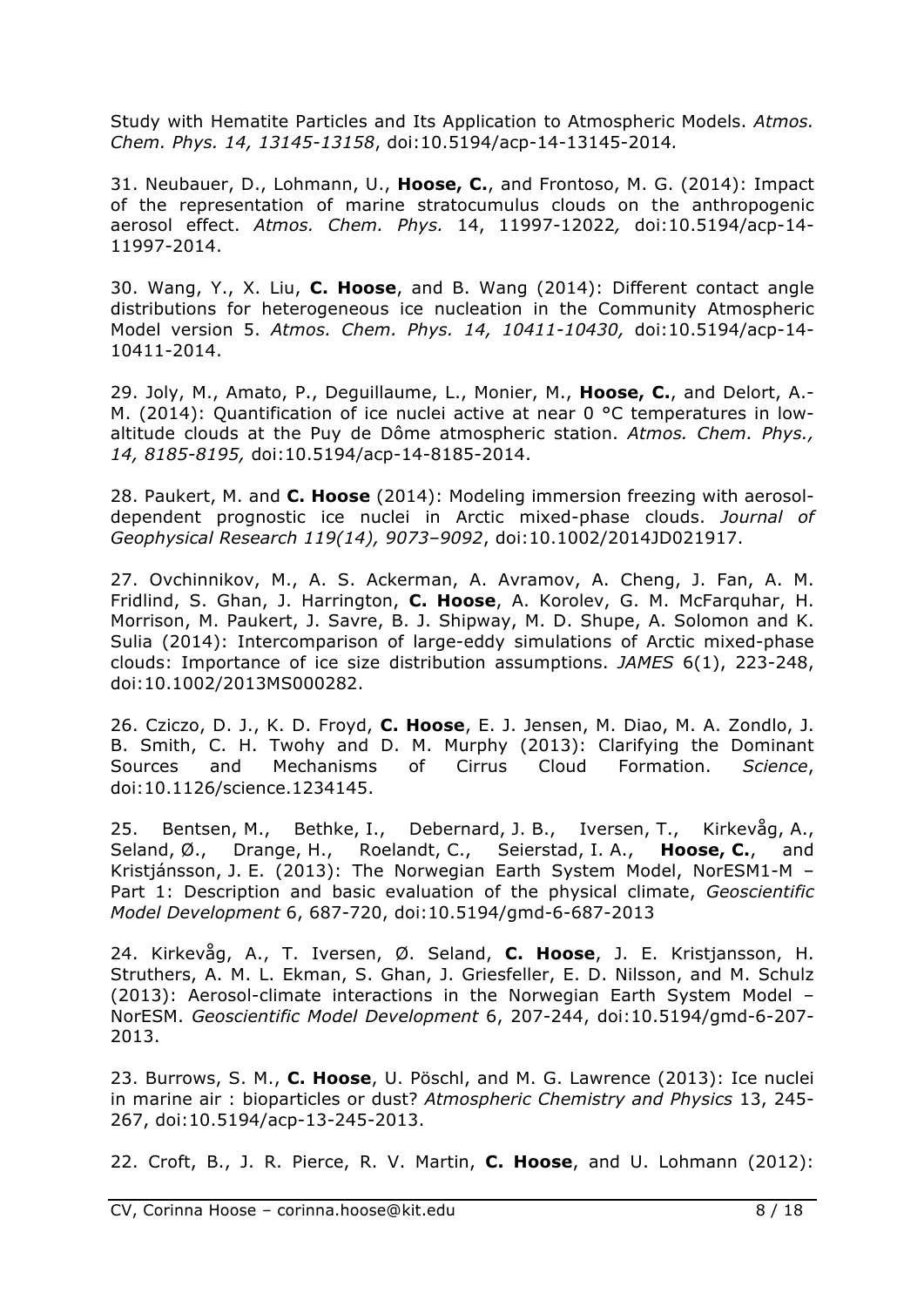Strong Sensitivity of Aerosol Concentrations to Convective Wet Scavenging Parameterizations in a Global Model. *Atmospheric Chemistry and Physics* 12, 10725-10748.

21. **Hoose, C.** and O. Möhler (2012): Heterogeneous ice nucleation on atmospheric aerosols: A review of results from laboratory experiments. *Atmospheric Chemistry and Physics* 12, 9817-9854, doi:10.5194/acp-12-9817- 2012.

20. Niemand, M., O. Möhler, B. Vogel, H. Vogel, **C. Hoose**, P. Connolly, H. Klein, H. Bingemer, P. DeMott, J. Skrotzki and T. Leisner (2012): A particle-surfacearea-based parameterization of immersion freezing on mineral dust particles. *Journal of the Atmospheric Sciences* 69, 3077-3092, doi: 10.1175/JAS-D-11- 0249.1.

19. Després, V. R., J. A. Huffman, S. M. Burrows, **C. Hoose**, A. S. Safatov, G. Buryak, J. Fröhlich-Nowoisky, W. Elbert, M. O. Andreae, U. Pöschl and R. Jaenicke (2011): Primary Biological Aerosol Particles in the Atmosphere: A Review. *Tellus B* 64 (15598), doi:10.3402/tellusb.v64i0.15598.

18. Steinke, I., O. Möhler, A. Kiselev, M. Niemand, H. Saathoff, J. Skrotzki, M. Schnaiter, **C. Hoose** and T. Leisner (2011): Volcanic ash particles from the Eyjafjallajökull eruption as ice nuclei in clouds. *Atmospheric Chemistry and Physics* 11, 12945-12958.

17. Kulmala, M., A. Asmi, H. K. Lappalainen, U. Baltensperger, J.-L. Brenguier, M. C. Facchini, H.-C. Hansson, Ø. Hov, C. D. O'Dowd, U. Pöschl, A. Wiedensohler, R. Boers, O. Boucher, G. de Leeuw, H. A. C. Denier van der Gon, J. Feichter, R. Krejci, P. Laj, H. Lihavainen, U. Lohmann, G. McFiggans, T. Mentel, C. Pilinis, I. Riipinen, M. Schulz, A. Stohl, E. Swietlicki, E. Vignati, C. Alves, M. Amann, M. Ammann, S. Arabas, P. Artaxo, H. Baars, D. C. S. Beddows, R. Bergström, J. P. Beukes, M. Bilde, J. F. Burkhart, F. Canonaco, S. L. Clegg, H. Coe, S. Crumeyrolle, B. D'Anna, S. Decesari, S. Gilardoni, M. Fischer, A. M. Fjaeraa, C. Fountoukis, C. George, L. Gomes, P. Halloran, T. Hamburger, R. M. Harrison, H. Herrmann, T. Hoffmann, **C. Hoose**, M. Hu, A. Hyvärinen, U. Hõrrak, Y. Iinuma, T. Iversen, M. Josipovic, M. Kanakidou, A. Kiendler-Scharr, A. Kirkevåg, G. Kiss, Z. Klimont, P. Kolmonen, M. Komppula, J.-E. Kristjánsson, L. Laakso, A. Laaksonen, L. Labonnote, V. A. Lanz, K. E. J. Lehtinen, L. V. Rizzo, R. Makkonen, H. E. Manninen, G. McMeeking, J. Merikanto, A. Minikin, S. Mirme, W. T. Morgan, E. Nemitz, D. O'Donnell, T. S. Panwar, H. Pawlowska, A. Petzold, J. J. Pienaar, C. Pio, C. Plass-Duelmer, A. S. H. Prévôt, S. Pryor, C. L. Reddington, G. Roberts, D. Rosenfeld, J. Schwarz, Ø. Seland, K. Sellegri, X. J. Shen, M. Shiraiwa, H. Siebert, B. Sierau, D. Simpson, J. Y. Sun, D. Topping, P. Tunved, P. Vaattovaara, V. Vakkari, J. P. Veefkind, A. Visschedijk, H. Vuollekoski, R. Vuolo, B. Wehner, J. Wildt, S. Woodward, D. R. Worsnop, G.-J. van Zadelhoff, A. A. Zardini, K. Zhang, P. G. van Zyl, V.-M. Kerminen, K. S. Carslaw, and S. N. Pandis (2011): General overview: European Integrated project on Aerosol Cloud Climate and Air Quality interactions (EUCAARI) – integrating aerosol research from nano to global scales. *Atmospheric Chemistry and Physics* 11, 13061-13143.

16. Koch, D., Y. Balkanski, S. E. Bauer, R. C. Easter, S. Ferrachat, S. J. Ghan,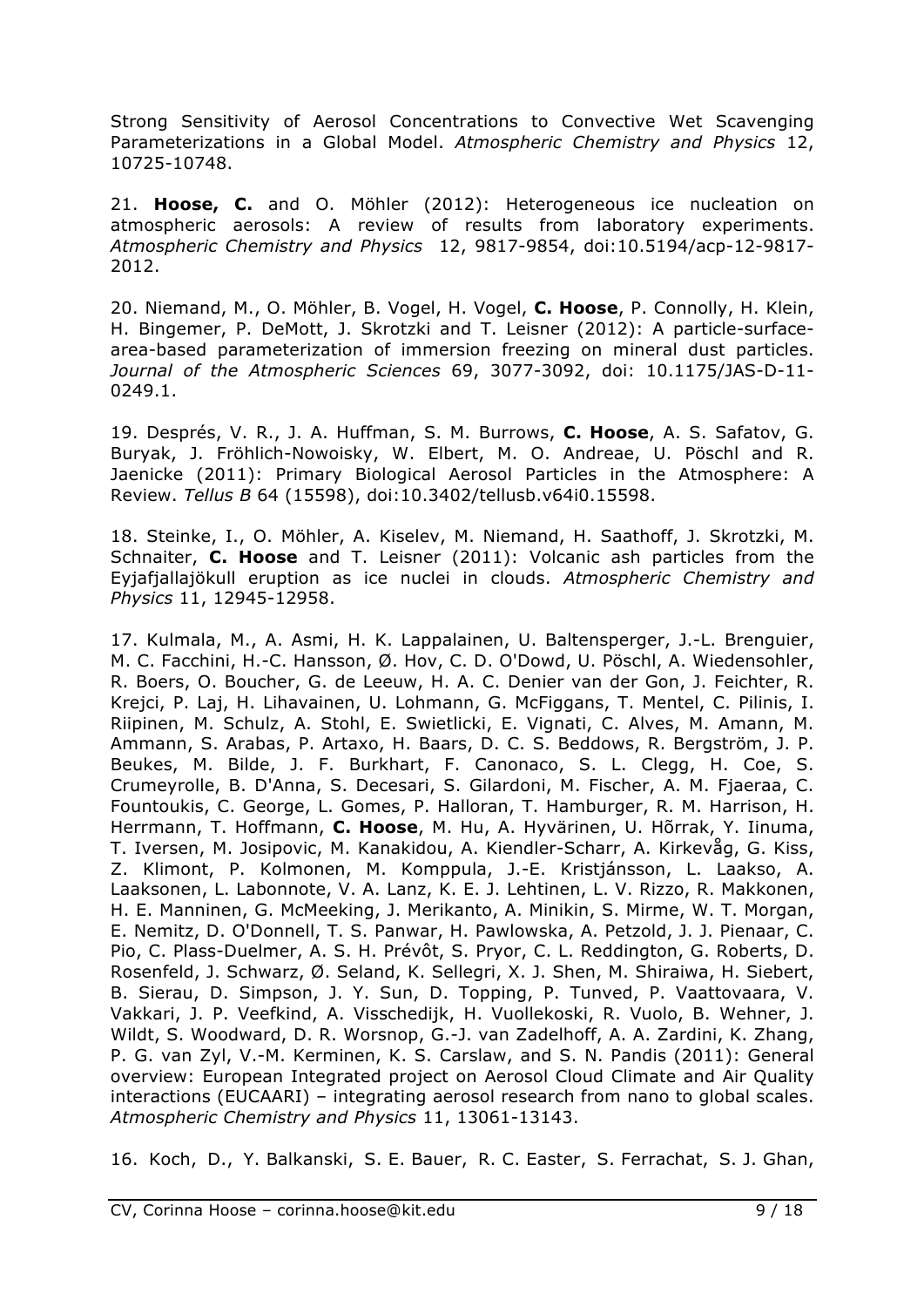**C. Hoose**, T. Iversen, A. Kirkevåg, J. E. Kristjansson, X. Liu, U. Lohmann, S. Menon, J. Quaas, M. Schulz, Ø. Seland, T. Takemura, and N. Yan (2011): Soot microphysical effects on liquid clouds, a multi-model investigation. *Atmospheric Chemistry and Physics* 11, 1051-1064.

15. Storelvmo, T., **C. Hoose** and P. Eriksson (2010): Global modeling of mixedphase clouds: The albedo and lifetime effects of aerosols. *Journal of Geophysical Research* 116, D05207, doi:10.1029/2010JD014724.

14. Alterskjær, K., J. E. Kristjánsson and **C. Hoose** (2010): Do Anthropogenic Aerosols Enhance or Suppress the Surface Cloud Forcing in the Arctic? *Journal of Geophysical Research* 115, D22204, doi:10.1029/2010JD014015.

13. **Hoose, C.**, J. E. Kristjánsson, J.-P. Chen and A. Hazra (2010): A classicaltheory-based parameterization of heterogeneous ice nucleation by mineral dust, soot and biological particles in a global climate model. *Journal of the Atmospheric Sciences*, 67(8) 2483–2503, doi:10.1175/2010JAS3425.1.

12. **Hoose, C**., J. E. Kristjánsson and S. M. Burrows (2010): How important is biological ice nucleation in clouds on a global scale? *Environmental Research Letters* 5, 024009, doi:10.1088/1748-9326/5/2/024009.

11. Croft, B., U. Lohmann, R. V. Martin, P. Stier, S. Wurzler, J. Feichter, **C. Hoose**, U. Heikkilä, A. van Donkelaar, and S. Ferrachat (2009): Influences of incloud aerosol scavenging parameterizations on aerosol concentrations and wet deposition in ECHAM5-HAM. *Atmospheric Chemistry and Physics* 10, 1511-1543.

10. Lohmann, U. and **Hoose, C.** (2009): Sensitivity studies of different aerosol indirect effects in mixed-phase clouds. *Atmospheric Chemistry and Physics* 9, 8917-8934.

9. Quaas, J., Y. Ming, S. Menon, T. Takemura, M. Wang, J. E. Penner, A. Gettelman, U. Lohmann, N. Bellouin, O. Boucher, A. M. Sayer, G. E. Thomas, A. McComiskey, G. Feingold, **C. Hoose**, J. E. Kristjánsson, X. Liu, Y. Balkanski, L. J. Donner, P. A. Ginoux, P. Stier, B. Grandey, J. Feichter, I. Sednev, S. E. Bauer, D. Koch, R. G. Grainger, A. Kirkevåg, T. Iversen, Ø. Seland, R. Easter, S. J. Ghan, P. J. Rasch, H. Morrison, J.-F. Lamarque, M. J. Iacono, S. Kinne, and M. Schulz (2009): Aerosol indirect effects - general circulation model intercomparison and evaluation with satellite data. *Atmospheric Chemistry and Physics* 9, 8697-8717.

8. **Hoose, C.**, J. E. Kristjánsson, T. Iversen, A. Kirkevåg, Ø. Seland and A. Gettelman (2009): Constraining cloud droplet number concentration in GCMs suppresses the aerosol indirect effect. *Geophys. Res. Lett.* 36, L12807, doi:10.1029/2009GL038568.

7. Klein, S., McCoy, R., Morrison, H., Ackerman, A., Avramov, A., deBoer, G., Chen, M., Cole, J., DelGenio, A., Falk, M., Foster, M., Fridlind, A., Golaz, J.-C., Hashino, T., Harrington, J., **Hoose, C.**, Khairoutdinov, M., Larson, V., Liu, X., Luo, Y., McFarquhar, G., Menon, S., Neggers, R., Park, S., Poellot, M., von Salzen, K., Schmidt, J., Sednev, I., Shipway, B., Shupe, M., Spangenberg, D., Sud, Y., Turner, D., Veron, D., Walker, G., Wang, Z., Wolf, A., Xie, S., Xu, K.-M.,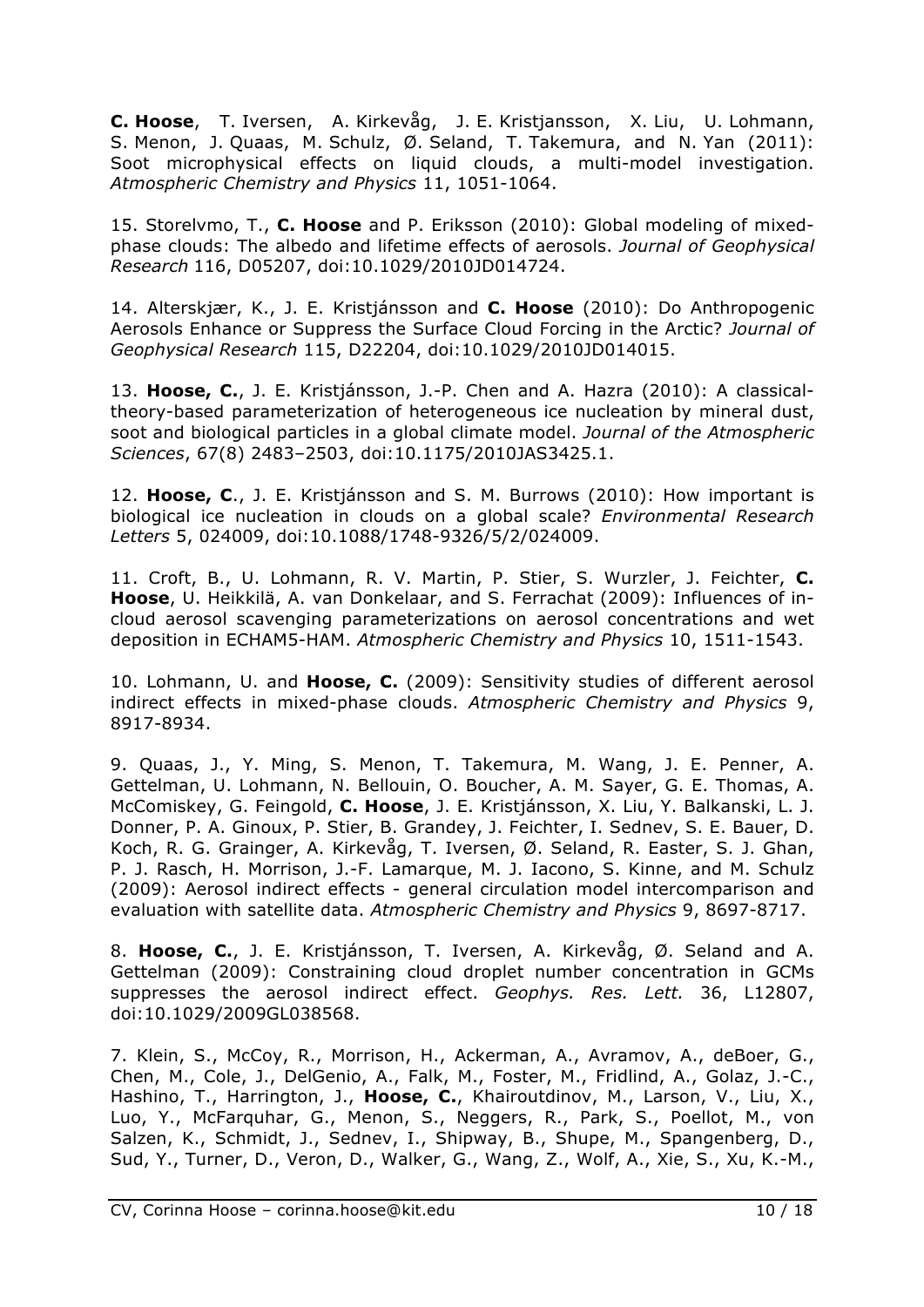Yang, F. and Zhang, G. (2009): Intercomparison of model simulations of mixedphase clouds observed during the ARM Mixed-Phase Arctic Cloud Experiment. Part I: Single layer cloud. *Q. J. Roy. Meteor. Soc.* 135 (641), 979 – 1002.

6. Morrison, H., McCoy, R. B., Klein, S. A., Xie, S., Luo, Y., Avramov, A., Chen, M., Cole, J. N. S., Falk, M., Foster, M. J., Del Genio, A. D., Harrington, J. Y., **Hoose, C.**, Khairoutdinov, M. F., Larson, V. E., Liu, X., McFarquhar, G. M., Poellot, M. R., von Salzen, K., Shipway, B. J., Shupe, M. D., Sud, Y. C., Turner, D. D., Veron, D. E., Walker, G. K., Wang, Z., Wolf, A. B., Xu, K.-M., Yang, F. and Zhang, G. (2009): Intercomparison of model simulations of mixed-phase clouds observed during the ARM Mixed-Phase Arctic Cloud Experiment. Part II: Multilayer cloud. *Q. J. Roy. Meteor. Soc.* 135 (641), 1003 – 1019.

5. **Hoose, C.**, U. Lohmann, R. Bennartz, B. Croft, and G. Lesins (2008): Global simulations of aerosol processing in clouds. *Atmospheric Chemistry and Physics*, 8, 6939-6963.

4. **Hoose, C.**, U. Lohmann, R. Erdin and I. Tegen (2008): Global Influence of Dust Mineralogical Composition on Heterogeneous Ice Nucleation in Mixed-Phase Clouds, *Environmental Research Letters* 3 (2008) 025003, doi: 10.1088/1748- 9326/3/2/025003.

3. **Hoose, C.**, U. Lohmann, P. Stier, B. Verheggen and E. Weingartner (2008): Aerosol Processing in Mixed-Phase Clouds in ECHAM5-HAM: Model Description and Comparison to Observations. *Journal of Geophysical Research*, 113, D07210, doi:10.1029/2007JD009251.

2. Lohmann, U., P. Stier, **C. Hoose**, S. Ferrachat, S. Kloster, E. Roeckner and J. Zhang (2007): Cloud microphysics and aerosol indirect effects in the global climate model ECHAM5-HAM. *Atmospheric Chemistry and Physics*, 7, 3425-3446.

1. Vogel, B., **C. Hoose**, H. Vogel and C. Kottmeier (2006): A model of dust transport applied to the Dead Sea Area. *Meteorologische Zeitschrift* 15 (6), 611- 624.

# **Theses**

**Hoose, C.** (2008): Aerosol Processing and its Effect on Mixed-Phase Clouds in a Global Climate Model. *PhD thesis, ETH Dissertation No. 17648.*

**Hoose, C.** (2004): Numerische Simulationen zur Ausbreitung von Mineralstaub auf der regionalen Skala (Numerical simulation of the dispersion of mineral dust on the regional scale). *Diplomarbeit, University of Karlsruhe (Diploma thesis).*

**Hoose, C.** (2003), Modélisation numérique du cycle du soufre atmosphérique en climat glaciaire (Numerical modeling of the atmospheric sulfur cycle in glacial climate). *Rapport de Stage Maîtrise, Université Joseph Fourier, Grenoble (report on a 3-months research project).*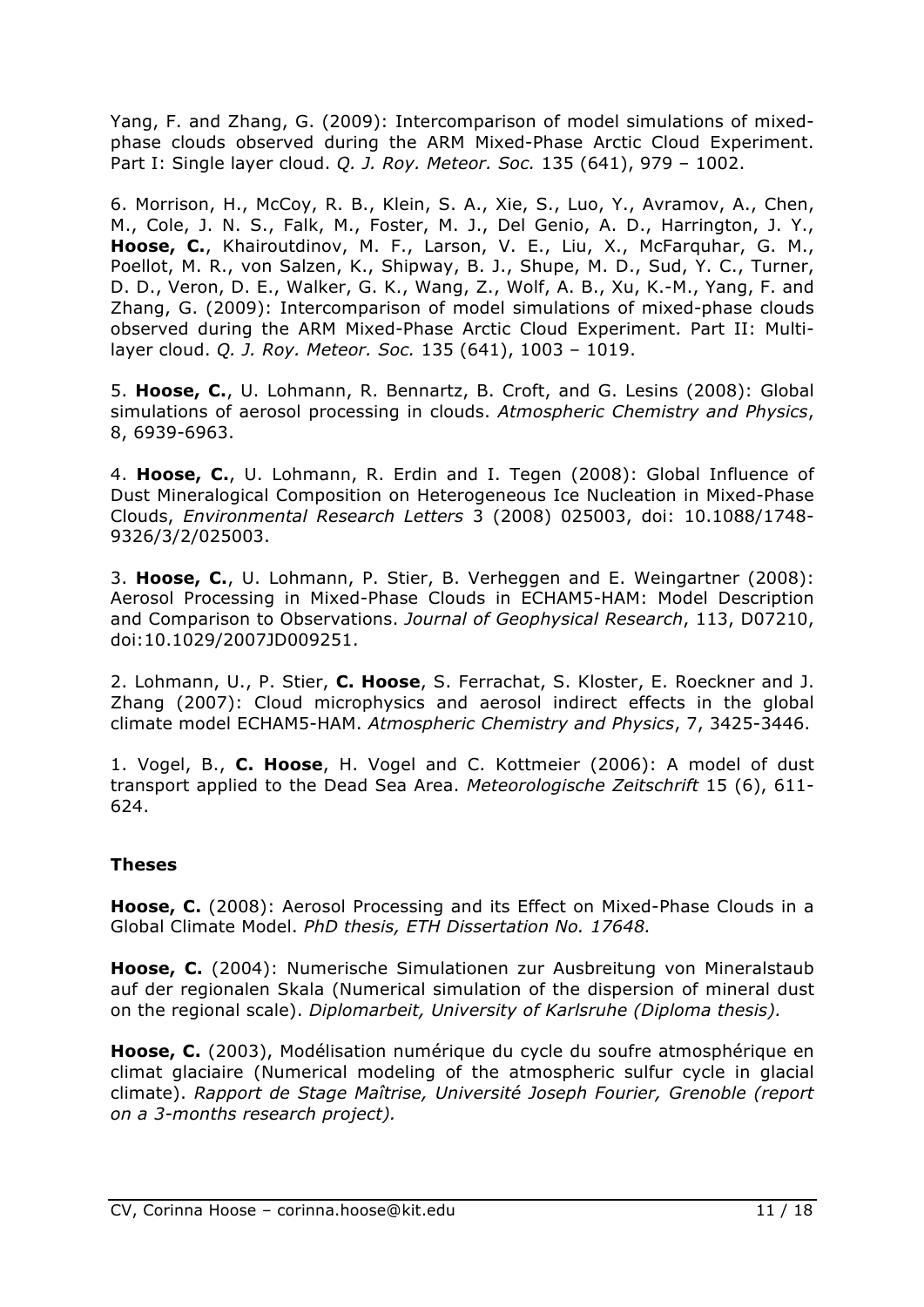## **Conference Proceedings and Other Publications**

Hummel, M., **C. Hoose**, O. Möhler, C. Oehm, I. Steinke and H. Vogel (2013): The Contribution of Biological Aerosols to Atmospheric Ice Nucleation. *Extended abstract for the ICNAA conference, Fort Collins.*

Steinke, I., O. Möhler, A. Kiselev, M. Niemand, H. Saathoff, M. Schnaiter, J. Skrotzki, E. Toprak, **C. Hoose**, M. Hummel, R. Funk, T. Leisner (2012): Ice nucleation properties of soil dust particles. *Extended abstract for the ICCP Conference, Leipzig.*

Rickels, W., Klepper, G., Dovern, J., Betz, G., Brachatzek, N., Cacean, S., Güssow, K., Heintzenberg, J., Hiller, S., **Hoose, C.**, Leisner, T., Oschlies, A., Platt, U., Proelß, A., Renn, O. Schäfer, S., Zürn M. (2011): Gezielte Eingriffe in das Klima? Eine Bestandsaufnahme der Debatte zu Climate Engineering. *Sondierungsstudie für das Bundesministerium für Bildung und Forschung.* 

Möhler, O. and **Hoose, C.** (2011): Ocean algae and atmospheric ice. *Nature Geoscience* 4, 76-77, doi:10.1038/ngeo1075 (News and Views article).

**Hoose, C.**, J. E. Kristjánsson, S. Arabas, R. Boers, H. Pawlowska, V. Puygrenier, H. Siebert, and O. Thouron (2010): Parameterization of in-cloud vertical velocities for cloud droplet activation calculations in coarse-grid models: Analysis of observations and cloud resolving model results. *Extended Abstract for the 13th AMS Conference on Atmospheric Radiation, Portland, Oregon.*

**Hoose, C.** (2009): Biological ice formation. *Nature Geoscience* 2, 385-386, doi:10.1038/ngeo530 (News and Views article).

Lohmann, U., T. Storelvmo and **C. Hoose** (2009): Influence of Anthropogenic Aerosols on Climate by Acting as Cloud Condensation Nuclei and Ice Nuclei. *Contribution to the International Conference on Nucleation and Atmosperic Aerosols (ICNAA), Prague.*

**Hoose, C.**, J. E. Kristjánsson, A. Kirkevåg, Ø. Seland, T. Iversen and T. Storelvmo (2008): Sensitivity of cloud droplet number concentration in a GCM to the representation of subgrid-scale vertical velocity. *Contribution to EUCAARI annual meeting, Helsinki.*

Kirkevåg, A., T. Iversen, Ø. Seland, J. B. Debernard, J. E. Kristjánsson, T. Storelvmo and **C. Hoose** (2008): Aerosol-Cloud-Climate Interactions in CAM-Oslo: On the Importance of Natural Aerosols for Estimates of Anthropogenic Effects. *Contribution to Nordic Society for Aerosol Research Symposium, Oslo.*

**Hoose, C.** and U. Lohmann (2008): Dust impacts on warm and cold clouds: Insights from global models. *Invited contribution to the 3rd International Workshop on Mineral Dust, Leipzig.*

**Hoose, C.**, B. Vogel, H. Vogel and C. Kottmeier (2004): Numerische Simulationen zur Ausbreitung von Mineralstaub auf der regionalen Skala. *Beitrag zur DACH Meteorologen-Tagung, Karlsruhe. (Conference contribution, in*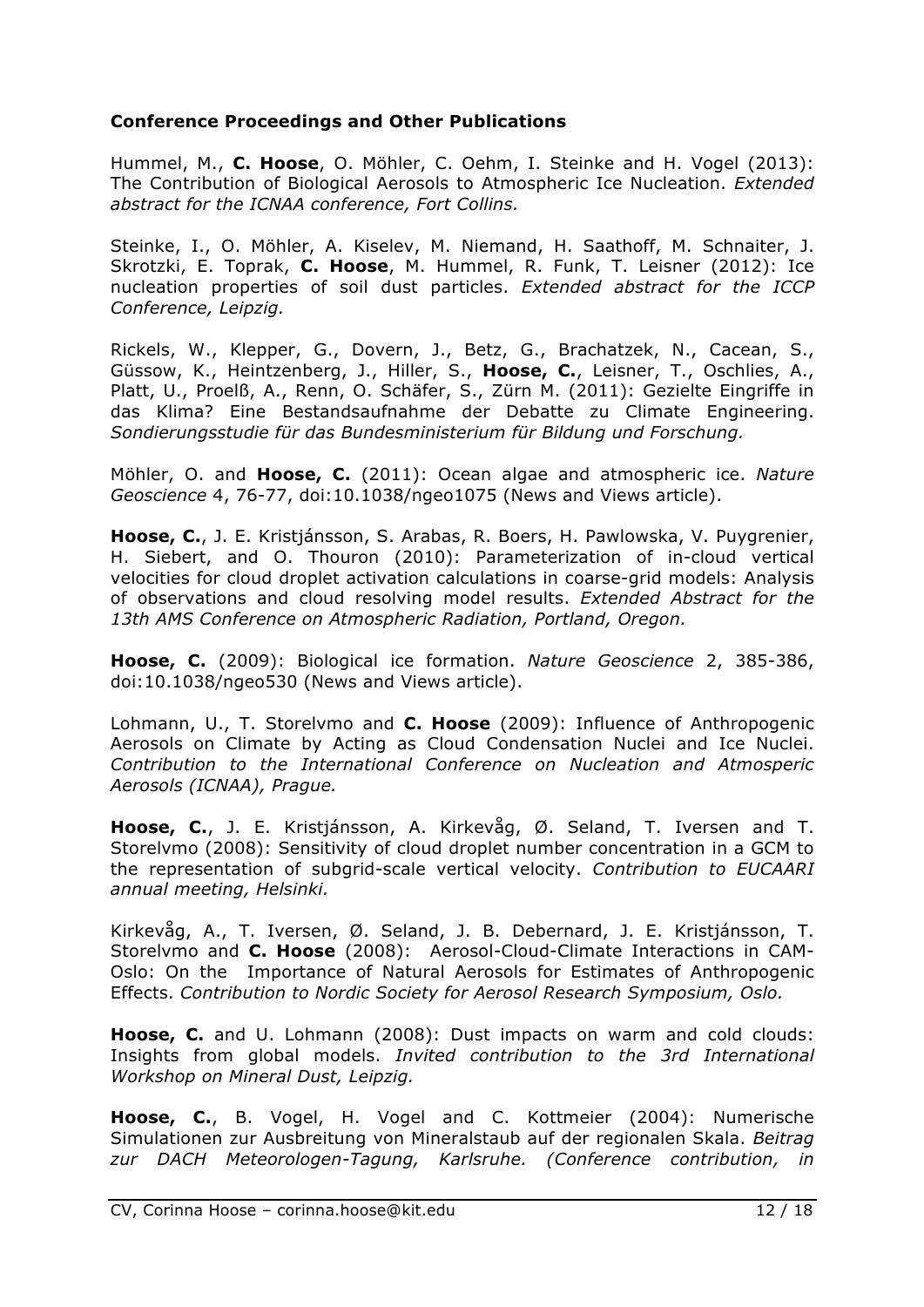### *German.)*

### **Invited Presentations**

- 2018 INUIT Final Conference and Second Atmospheric Ice Nucleation Conference: "Quantifying the partitioning of primary ice formation into different ice nucleation modes in cloud-resolving simulations with laboratory-based INP parameterizations"
- 2017 Short Course at the Interdisciplinary Center for Scientific Computing, Heidelberg University: "Aerosol-cloud interactions in polar regions"
- 2017 Cologne Geosciences Colloquium, University of Cologne: "Dissipation of Arctic mixed-phase stratus clouds"
- 2016 AGU Fall Meeting, San Francicso: "Modelling heterogeneous ice nucleation on mineral dust and soot with parameterizations based on laboratory experiments"
- 2016 WCRP/SPARC Workshop, Berlin: "Ice formation in clouds small-scale uncertainties and their relevance for large scales"
- 2016 ICTP Trieste Summer School on Aerosols and Clouds
- 2016 Max-Planck Institute for Chemistry, Mainz and University of Mainz: "Dissipation of Arctic Stratus"
- 2016 BACCHUS annual meeting, Zurich: "Dissipation of Arctic mixed-phase stratus"
- 2015 MISU Stockholm: "Ice formation in Mixed-Phase Clouds: Constraints from small and large scales"
- 2015 Leipzig Graduate School Advanced Training Module: "Ice nucleation in atmospheric modeling"
- 2015 Nordic Aerosol Society Annual Meeting, Kuopio, Finland: "Representation of heterogeneous ice nucleation in cloud-resolving, mesoscale and global models"
- 2014 NCGG7, Amsterdam: "Impact of natural and anthropogenic aerosols on mixed-phase and ice clouds"
- 2014 1st European Hail Workshop, Bern: "Formation of ice phase hydrometeors in convective clouds"
- 2014 CECAM Workshop "From Atoms to Clouds": "On the difficulties to achieve closure between lab experiments, parameterization and field measurements of ice nuclei" (Co-authors: L. Hande, M. Hummel, M. Paukert)
- 2013 Heraeus Seminar on "Water Vapour and Ice in the Atmosphere": "Transferring laboratory ice nucleation results into models"
- 2013 "ISCCP at 30" conference, New York: "Combining laboratory, model and remote sensing studies to advance our understanding of aerosol impacts on mixed-phase clouds"
- 2013 Institute for Atmospheric and Climate Science, ETH Zurich, seminar: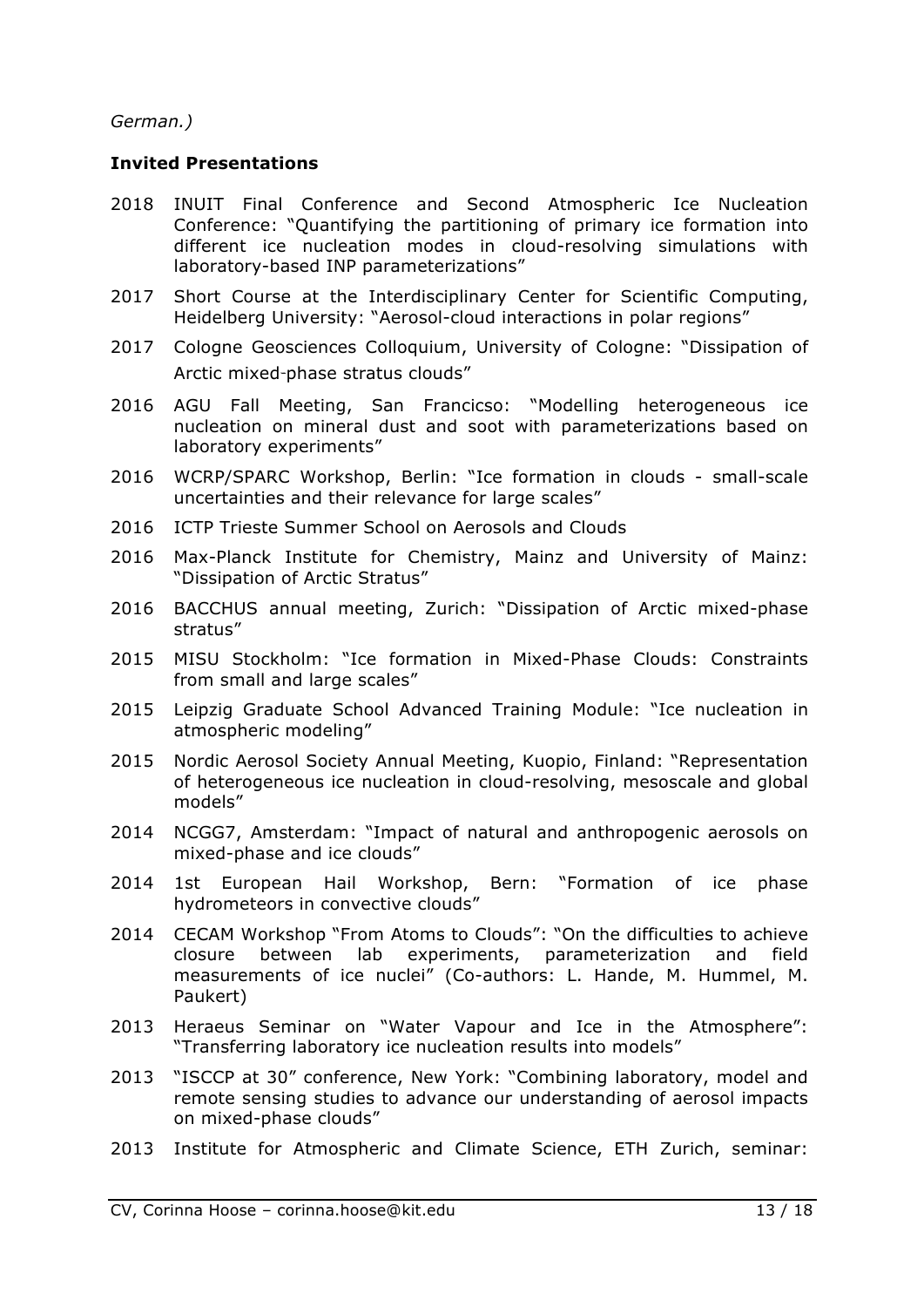"Combining modelling, laboratory and remote sensing studies on heterogeneous ice nucleation and aerosol impacts in mixed-phase clouds"

- 2013 DPG-Frühjahrstagung, Jena, Hauptvortrag: "A summary of results from laboratory ice nucleation experiments" (Co-author: O. Möhler)
- 2012 DLR Institute for Physics of the Atmosphere (IPA): "Microphysics and global climate impacts of mixed-phase clouds"
- 2012 Telluride Summer Research Centre (TSRC) Workshop "Aerosols and Clouds: Connections from the Laboratory to the Field to the Globe", USA
- 2012 "Bioaerosol Effects on Clouds" Workshop, Steamboat Springs, USA: "Mesoscale simulations of biological particles: atmospheric concentrations, comparison to observations, and contribution to IN concentrations" (Co-authors: M. Hummel, A. Schnur, S. Jäger, O. Möhler, C. Oehm, M. Schnaiter, G. Schurgers, I. Steinke, E. Toprak, H. Vogel)
- 2012 Leipziger Meteorologisches Kolloquium: "Microphysics and global climate impacts of mixed-phase clouds"
- 2012 EGU conference, Vienna, Austria: "Heterogeneous ice nucleation parameterizations based on laboratory experiments" (Co-authors: O. Möhler, M. Niemand, I. Steinke)
- 2012 DMG Zweigverein Frankfurt: "Aerosoleffekte in Mischphasenwolken: von mikrophysikalischen Prozessen zu globalen Klimasimulationen"
- 2012 HAMMOZ user workshop, Zürich, Schweiz: "What is the best way to parameterize heterogeneous ice nucleation in global and mesoscale models?"
- 2011 AGU fall meeting, San Francisco, USA: "A summary of results from laboratory ice nucleation experiments: current state of scientific understanding and parameterization developments" (Co-author: O. Möhler)
- 2011 Goldschmidt-Conference, Prague, Czech Republic: "Impact of biological and mineral dust aerosols on mixed-phase clouds" (Co-authors: C. Anquetil-Deck, S. M. Burrows, M. Hummel, J. E. Kristjánsson and O. Möhler)
- 2011 IUGG-Konferenz, Melbourne, Australia: "Parameterizing bioaerosol emissions and interactions with clouds - current issues in models on different scales" (Co-authors: C. Anquetil-Deck, S. M. Burrows, M. Hummel and J. E. Kristjánsson)
- 2011 Leeds University, Institute for Climate and Atmospheric Science, UK: "Aerosol influence on liquid and mixed-phase clouds - insights from global modelling and experiments"
- 2011 Third International Workshop on Space-based Snowfall Measurement (IWSSM), Grainau, Germany: "Ice in global climate models"
- 2010 AGU fall meeting, San Francisco, USA: "How important is biological ice nucleation in clouds on a global scale?" (Co-authors: S. M. Burrows, J.-P.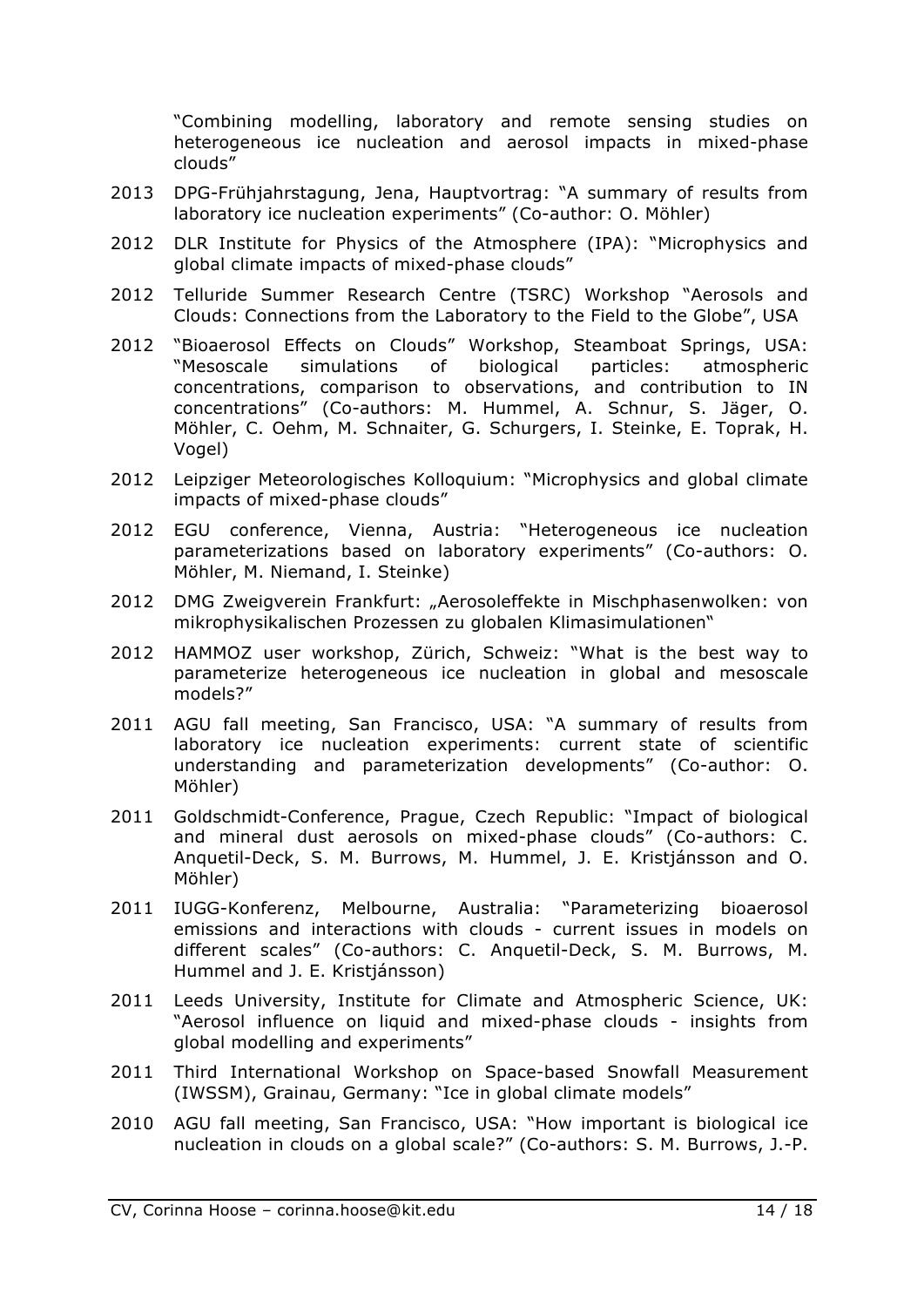Chen, A. Hazra and J. E. Kristjánsson)

- 2010 Max-Planck Institute for Chemistry, Mainz, Germany, Colloquium: "Aerosol influence on liquid and mixed-phase clouds - insights from global modelling and experiments"
- 2010  $7<sup>th</sup>$  Japanese-German Frontiers of Science Symposium, Potsdam, Germany: "Aerosol Indirect Effects: Tiny Atmospheric Particles Influence Clouds and Climate"
- 2010 Deutscher Wetterdienst, Offenbach, Germany: "Aerosol influence on cloud ice formation at warm subzero temperatures - insights from experiments and models"
- 2010 Max-Planck Institute for Meteorology, Hamburg, Germany: "Aerosol influence on cloud ice formation at warm subzero temperatures - insights from experiments and models"
- 2010 Karlsruhe Institute of Technology, Vortragsreihe "Hydrosphäre": "Indirekte Aerosoleffekte – Einfluss von atmosphärischen Partikeln auf Wolken und Niederschlag"
- 2010 EGU-Conference, Vienna, Austria: "Cloud glaciation by mineral dust, soot and biological particles" (Co-authors: S. M. Burrows, J.-P. Chen, A. Hazra and J. E. Kristjánsson)
- 2010 University of Warsaw, Poland, Institute of Geophysics, seminar series: "Aerosol indirect effects via warm and mixed-phase clouds in the CAM-Oslo GCM"
- 2010 Karlsruhe Institute of Technology, 1. Thematischer Workshop des Kompetenzfelds "Atmosphäre und Klima" zur Aerosolforschung am KIT: "Globale Simulationen von indirekten Aerosoleffekten"
- 2009 Karlsruhe Institute of Technology, Institut für Meteorologie und Klimaforschung, Atmosphärische Aerosolforschung: "Indirekte Aerosoleffekte in Wasser- und Mischphasenwolken: Ergebnisse und Schwierigkeiten in globalen Modellen"
- 2009 National Taiwan University, Department of Atmospheric Science, Seminar: "Aerosol indirect effects via warm and mixed-phase clouds in the CAM-Oslo GCM"
- 2008 AGU fall meeting, San Francisco, USA: "Aerosol Processing in Stratiform Clouds in a Global Climate Model" (Co-authors: U. Lohmann, B. Croft, R. Bennartz and G. Lesins)
- 2008 3rd International Workshop on Mineral Dust, Leipzig, Germany: "Dust impacts on warm and cold clouds: Insights from global models" (Coauthor: U. Lohmann)
- 2006 HAM User Workshop, Hamburg, Germany: "The ECHAM5 double-moment cloud scheme"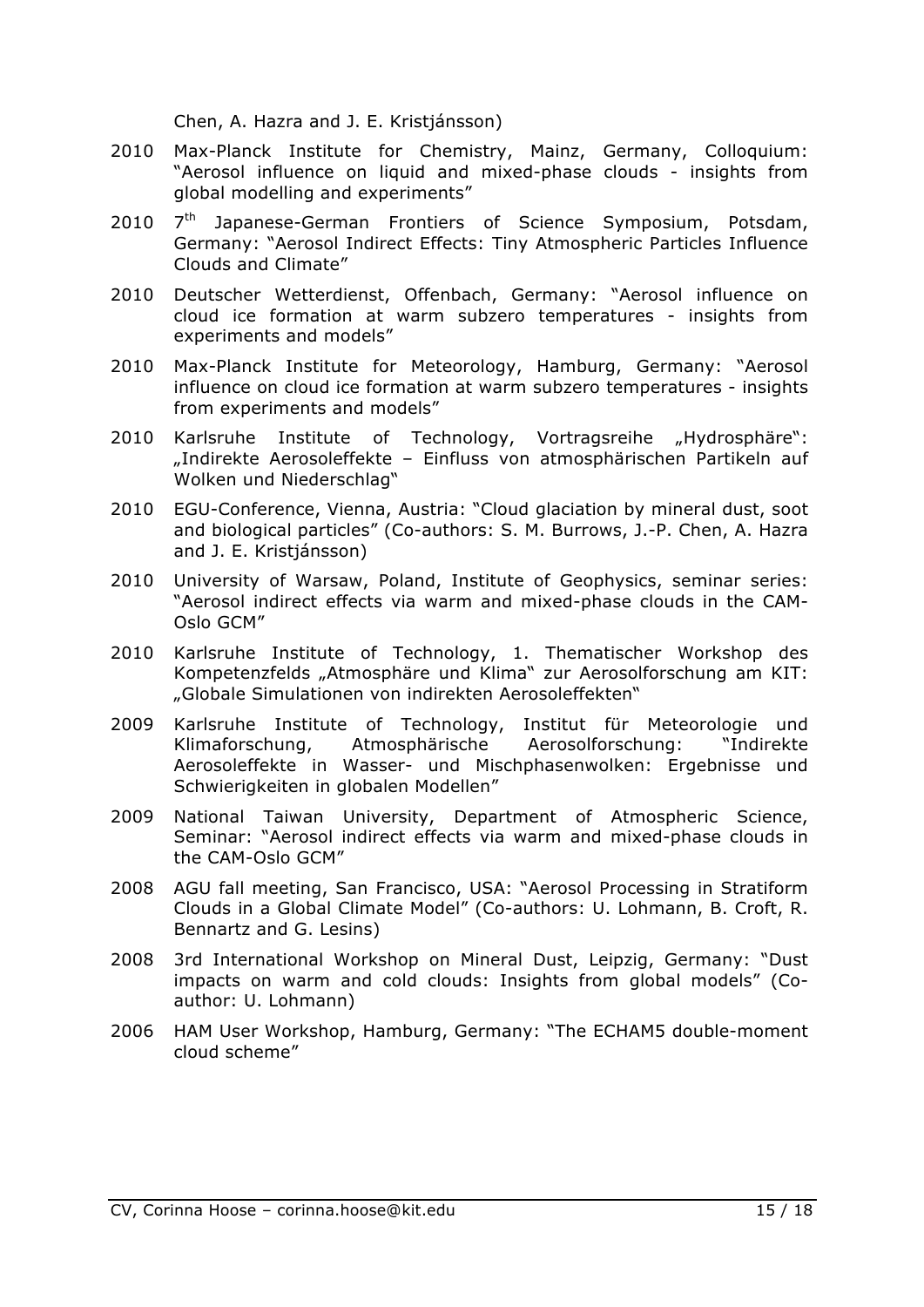## **Conferences and Workshops: Contributed First Author Presentations**

- 2017 IAMAS Conference, Cape Town, South Africa: "Microphysical and dynamical signatures in cloud-top phase distributions of deep convective clouds" (oral presentation). Co-authors: M. Karrer, C. Barthlott. C. Wellmann.
- 2017 Heraeus Seminar on "Aerosols-clouds-precipitation and climate: Towards a flux-closure field campaign", Bad Honnef, Germany: "Simulation of deep convective clouds with COSMO and advanced treatments of ice nucleating particles" (oral presentation). Co-authors: C. Barthlott, L. B. Hande, M. Paukert and R. Ullrich.
- 2016 INUIT Summer School on "Atmospheric Ice Nucleation: Fundamentals and Recent Trends", Grasellenbach, Germany: "(Heterogeneous) ice nucleation parameterizations in global, regional and cloud models" (oral presentation).
- 2016 ICCP Manchester, UK: "Observed and simulated cloud-top phase changes" (oral presentation). Co-authors: L. Carro-Calvo, M. Karrer, S. Salcedo-Sanz, M. Stengel.
- 2016 Understanding Clouds and Precipitation, Berlin, Germany: "Comparing model and satellite views of the liquid/ice partitioning in developing convective clouds" (oral presentation). Co-authors: M. Karrer, C. Barthlott, M. Stengel.
- 2013 INUIT Summer School on "Atmospheric Ice Nucleation and its Implications", Braunfels, Germany: "Parameterizations of heterogeneous ice nucleation and their applications in models" (oral presentation).
- 2012 ICCP conference, Leipzig, Germany: "A summary of results from laboratory ice nucleation experiments: current state of scientific understanding and parameterization developments" (poster). Co-author: O. Möhler.
- 2012 8<sup>th</sup> International Cloud Modeling Workshop, Warsaw, Poland: "On aerosol-dependent heterogeneous ice nucleation parameterizations" (oral presentation).
- 2012 REKLIM workshop, Lüneburg, Germany: "A summary of results from laboratory ice nucleation experiments and their parameterization for atmospheric modelling" (oral presentation).
- 2011 IN2clouds workshop, Ettlingen, Germany: "Deriving IN parameterizations for global and regional models from laboratory data: comparison of different approaches" (oral presentation).
- 2010 AMS Cloud Physics conference, Portland, Oregon, USA: "Parameterization of in-cloud vertical velocities for cloud droplet activation calculations in coarse-grid models: Analysis of observations and cloud resolving model results" (oral presentation). Co-authors: J. E. Kristjánsson, S. Arabas, R. Boers, H. Pawlowska, V. Puygrenier, H. Siebert, and O. Thouron.
- 2009 EUCAARI Annual meeting, Stockholm, Sweden: "Improving the parameterization of in-cloud updraft velocity with the aid of EUCAARI-IMPACT data" (poster). Co-authors: J. E. Kristjánsson, S. Arabas, and H.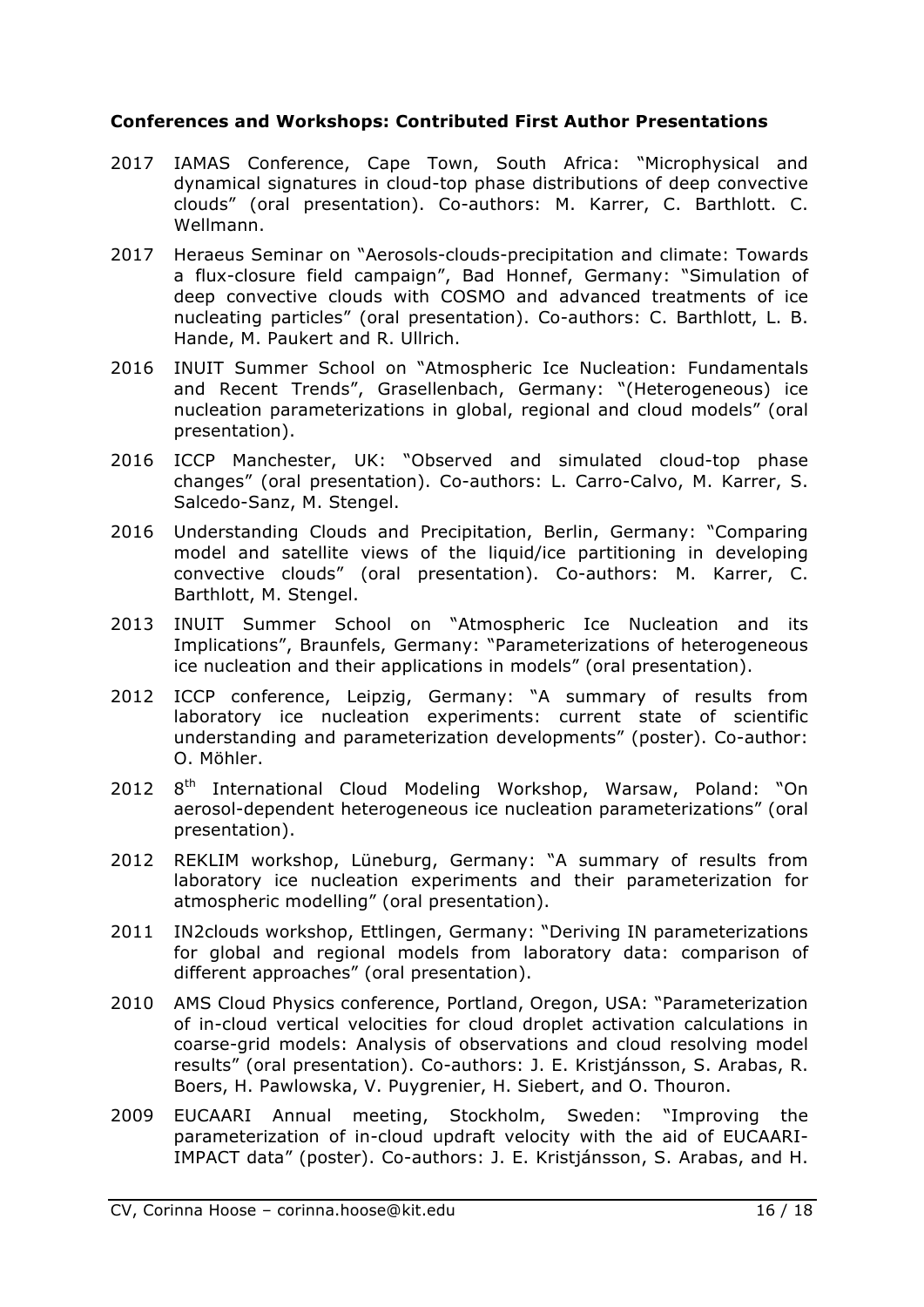Pawlowska.

- 2009 EUCAARI Annual meeting, Stockholm, Sweden: "Are bioaerosols important contributors to global atmospheric ice nucleation?" (poster). Koautoren: J. E. Kristjánsson, J.-P. Chen and A. Hazra.
- 2009 AeroCom Workshop, GFDL Princeton, USA: "Ice nucleation by mineral dust, soot, bacteria and pollen: GCM studies with new freezing parameterizations" (oral presentation). Co-authors: J. E. Kristjánsson, J.- P. Chen and A. Hazra.
- 2009 EGU-Conference, Vienna, Austria: "Vertical velocity probability distributions simulated in the CAM-Oslo GCM" (oral presentation). Coauthors: J. E. Kristjánsson, S. Arabas, and H. Pawlowska.
- 2009 EGU-Conference, Vienna, Austria: "Constraining cloud droplet concentration in GCMs suppresses the aerosol indirect effect" (oral presentation). Co-authors: J. E. Kristjánsson, T. Iversen, A. Kirkevåg, Ø. Seland and A. Gettelman.
- 2008 AGU fall meeting, San Francisco, USA: "Sensitivity of cloud droplet activation to the vertical velocity probability distribution" (poster). Coauthors: J. E. Kristjánsson and G. Svensson.
- 2008 AeroCom Workshop, Reykjavik, Iceland: "Explicit representation of indroplet and in-crystal aerosols in ECHAM5-HAM" (oral presentation). Coauthors: U. Lohmann, R. Bennartz, B. Croft, and G. Lesins.
- 2008 ICCP, Cancún, Mexico: "Global simulations of aerosol processing in clouds" (poster). Co-authors: U. Lohmann, R. Bennartz, B. Croft, and G. Lesins.
- 2007 AGU fall meeting, San Francisco, USA: "Aerosol Processing in Mixed-Phase Clouds in ECHAM5-HAM: Comparision of Single-Column Model Simulations with Obervations" (poster). Co-authors: U. Lohmann, P. Stier, B. Verheggen and E. Weingartner.
- 2007 IUGG, Perugia, Italy: "Aerosol Processing in Mixed-Phase Clouds in ECHAM5-HAM" (oral presentation). Co-authors: U. Lohmann, B. Verheggen and E. Weingartner.
- 2007 IUGG, Perugia, Italy: "Global Influence of Dust Mineralogy on Heterogeneous Ice Nucleation" (oral presentation). Co-authors: U. Lohmann, R. Erdin and I. Tegen.
- 2006 HAM User Workshop, Hamburg, Germany: "Aerosol processing in cloud droplets and ice crystals" (oral presentation).
- 2006 ARM Cloud Modeling Working Group Fall Meeting, San Francisco, USA: "Heterogeneous freezing parameterizations in the ECHAM5-HAM global aerosol-climate model: Application to M-PACE single column model studies" (oral presentation). Co-author: U. Lohmann.
- 2006 EGU-Konferenz, Vienna, Austria: "Aerosol processing in ECHAM5-HAM" (oral presentation). Co-author: U. Lohmann.
- 2005 4th International NCCR Climate Summer School, "From the Holocene to the Anthropocene: Climate of the last 1000 Years", Grindelwald, Switzerland: "Mixed-phase Clouds in a Global Climate Model: Aerosol